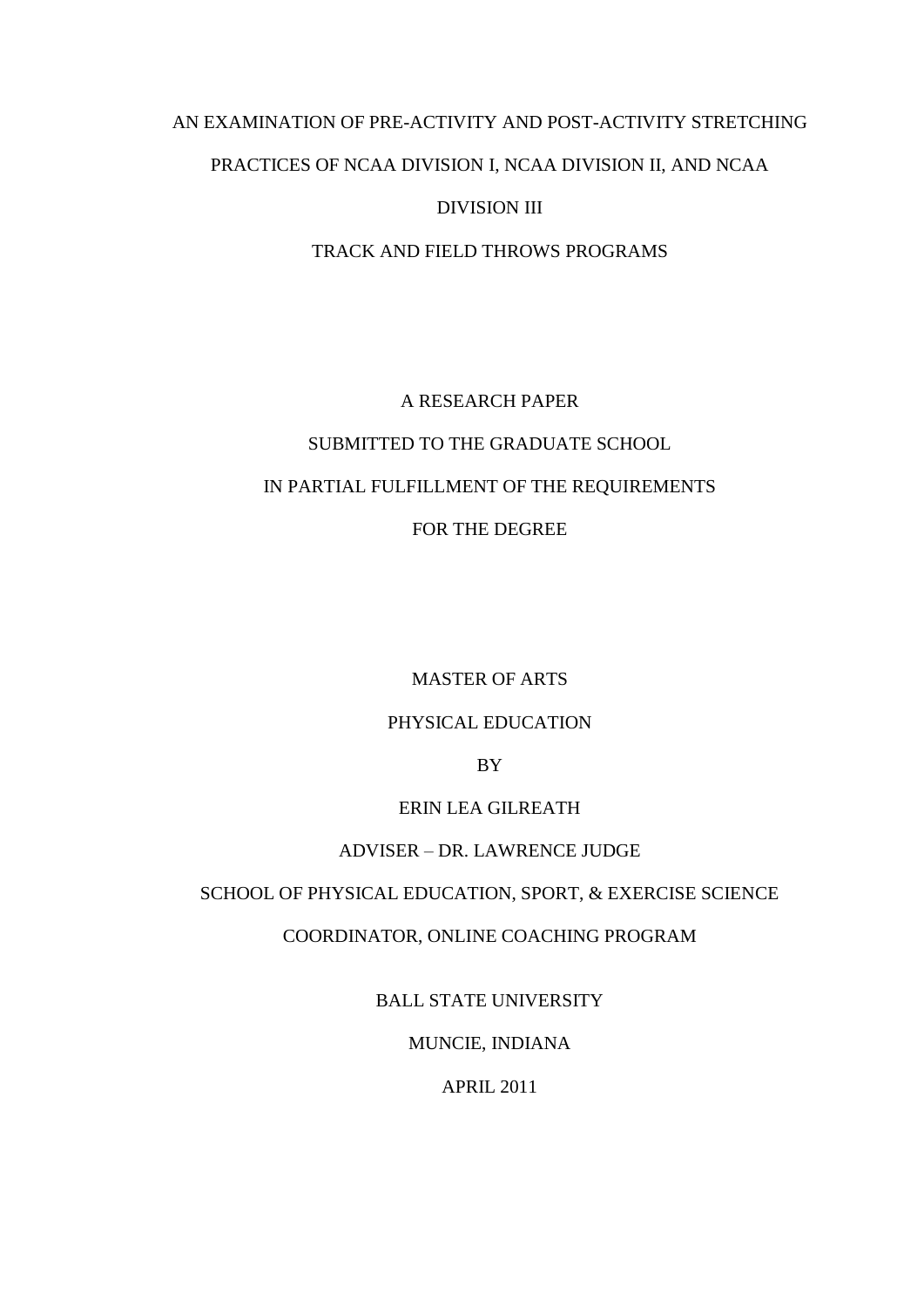#### **ABSTRACT**

| <b>PAPER TITLE:</b> | An Examination of Pre-Activity and Post-Activity Flexibility<br>Practices of Collegiate Division I Division II and Division III<br><b>Track and Field Throws Coaches</b> |  |  |
|---------------------|--------------------------------------------------------------------------------------------------------------------------------------------------------------------------|--|--|
| STUDENT:            | Erin Lea Gilreath                                                                                                                                                        |  |  |
| DEGREE:             | Masters of Arts                                                                                                                                                          |  |  |
| <b>COLLEGE:</b>     | Applied Sciences and Technology                                                                                                                                          |  |  |
| DATE:               | April, 2011                                                                                                                                                              |  |  |
| PAGES:              | 31                                                                                                                                                                       |  |  |

The purpose of this study is to determine the pre and post-activity stretching practices of Division I, II, and III track and field throws programs. A 33-item survey instrument was developed to collect data regarding the warm-up and flexibility practices at the NCAA division I ( $n=320$ ), division II ( $n=175$ ), and division III ( $n=275$ ) universities. A total of 135 surveys were completed for a 17.5% return rate. Descriptive statistics included frequency counts, means, and standard deviations were calculated for the demographic and educational background variables as appropriate. Significant differences were found for the level of USATF certification and the use of static stretching between throws ( $\chi^2$  = 6.333, p = 0.048). Significance was also found for the USATF certification level and requesting the athletic trainer (AT) perform static stretching ( $\chi^2$  = 13.598, p = 0.01). Significant differences were also found for the NCAA division level and the use of soft tissue work ( $\chi^2$  = 5.913, p = 0.026). Although research supports dynamic warm-up/stretching over other forms of pre-activity protocols (Little & Williams, 2006; Stone et al., 2006), it appears that some track and field throws coaches are reluctant to completely discontinue traditional methods, such as pre-activity static stretching. The results of this study suggest it is necessary for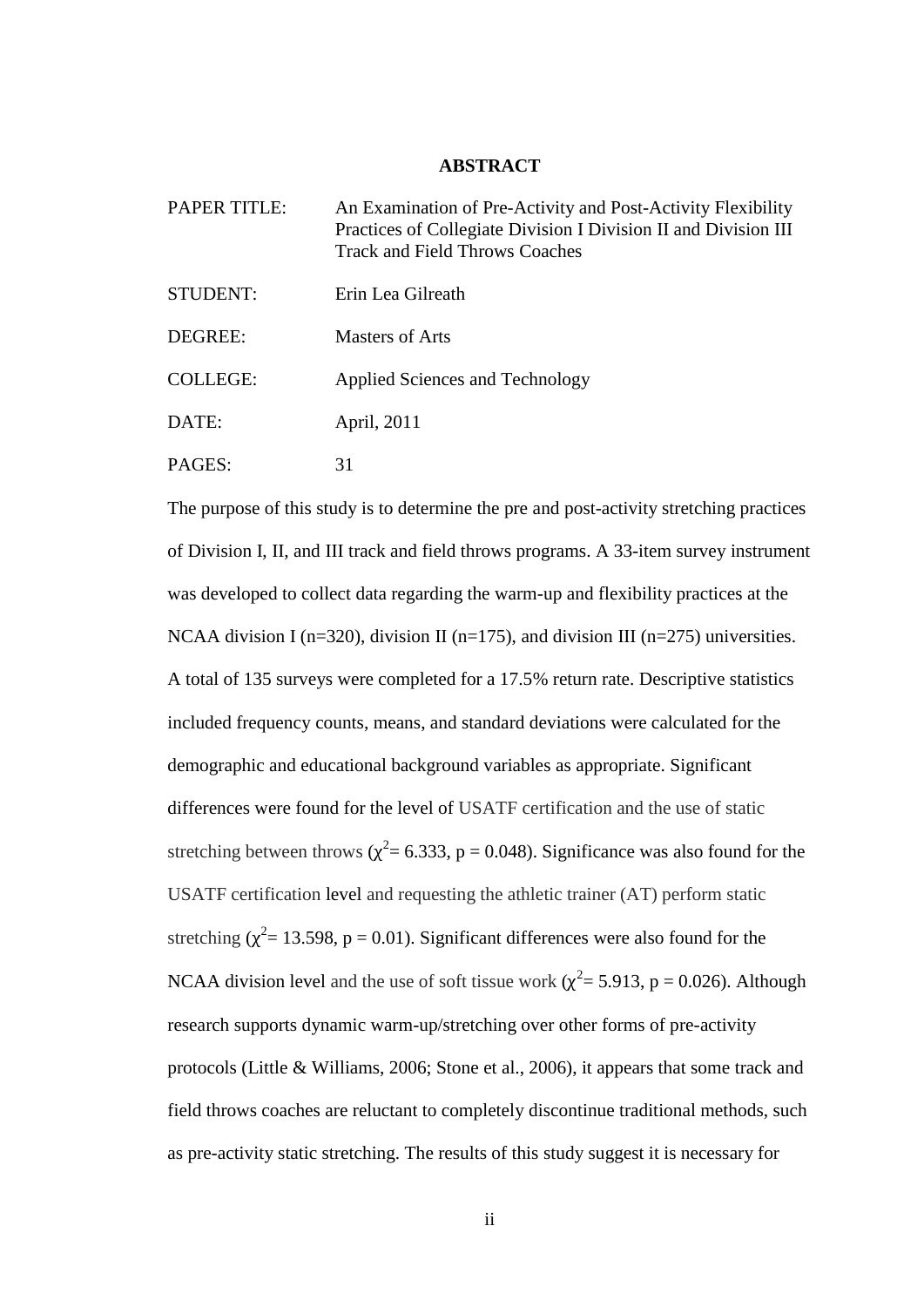track and field throws coaches to re-evaluate their own practices, perhaps cross-

checking them with the existing research.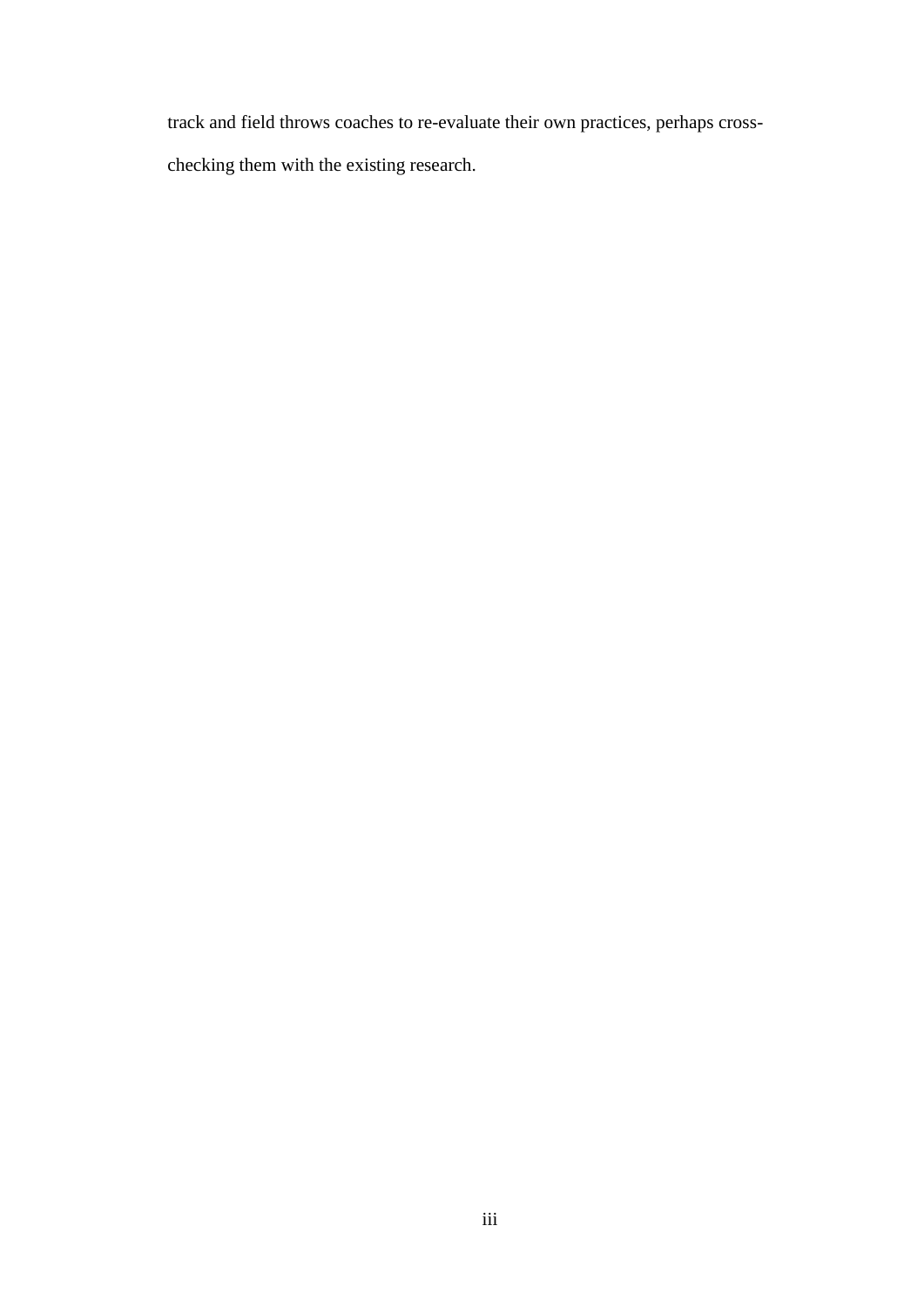# INTRODUCTION

The competitive performance of a thrower in track and field is a very aggressive display of strength, power, and technique. All of the throwing events (shot put, discus, hammer and javelin) use technical patterns that attempt to create a summation of forces by creating torques between different parts of the body via a stretch reflex. The shot put and discus throwing events utilize this power position by having the athlete attempt to create torque between the hips and shoulders by keeping the shoulders closed to the throwing sector while the hips are more open to the sector. The hammer and the javelin also utilize positions that attempt to increase torque between the upper body/implement and the lower body as a means of applying force into the implement. All of these torque-creating positions are performed in hundredths of a second. For this reason, it essential that the body be finely tuned to optimally perform these techniques. A delicate balance needs to be attained and maintained between flexibility and strength/power in the throws. In the throwing events, which require explosive strength, training protocols that influence the mechanical performance of subsequent muscle contractions should be addressed (Chiu et al., 2003). A variety of approaches to stretching have been investigated by the coaching, scientific, and physiotherapy communities.

# *Types of Stretching*

There are essentially two categories of stretching employed on a regular basis among athletes as part of a complete flexibility procedure: pre-activity stretching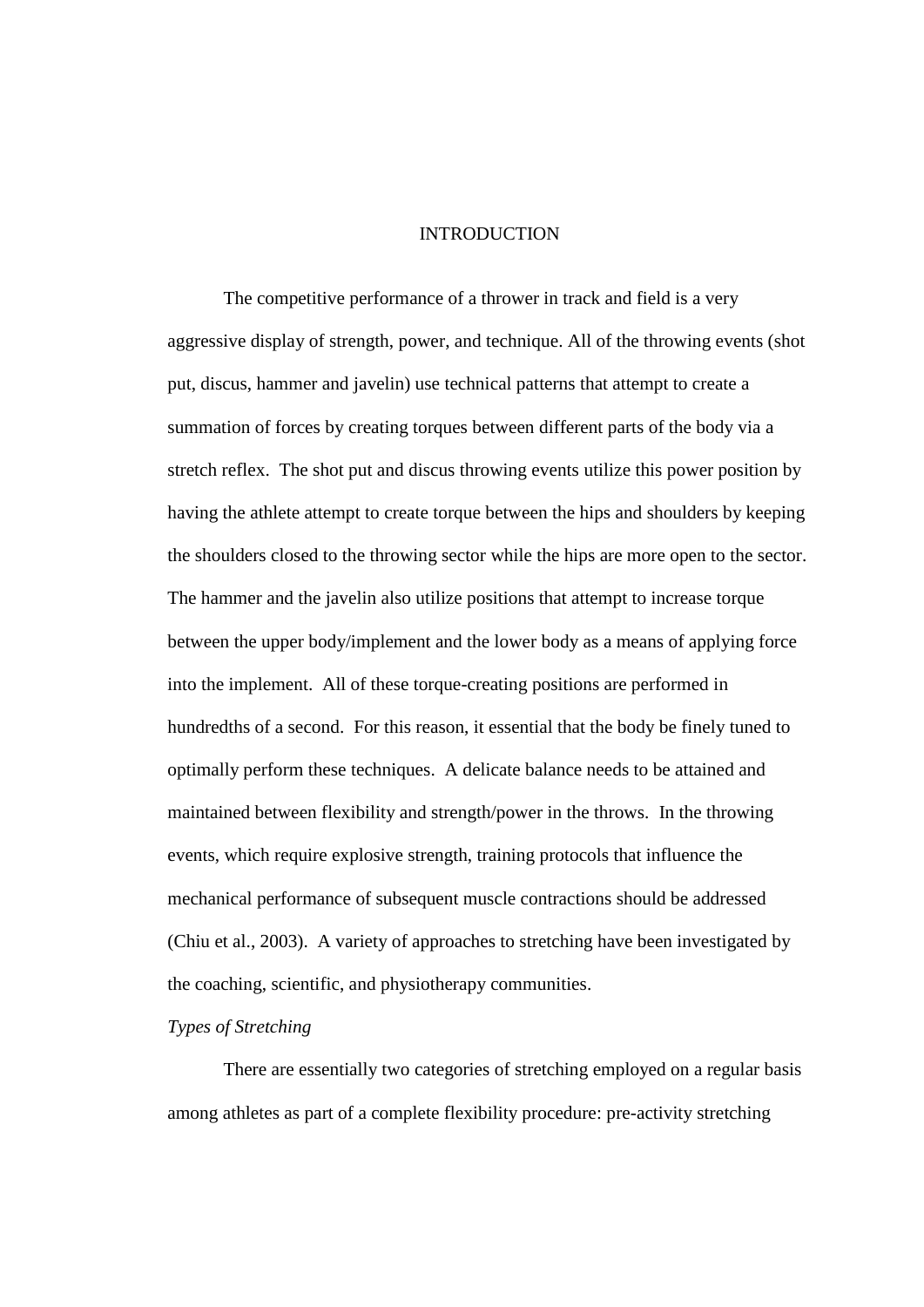(Behm, Button, & Butt, 2001; Fry, McLellan, Weiss, & Rosato, 2003; Nelson, Kokkonen, & Arnall, 2005) and post activity stretching (Hunter & Marshall, 1992; Kerrigan, Xenopoulus-Oddson, Sullivan, Lelas, & Riley, 2003). Static stretching, ballistic stretching, proprioceptive neuromuscular facilitation stretching (PNF), and dynamic stretching are the specific types of stretching predominantly used by athletes, coaches, and athletic trainers in pre- or post-activity. Static stretching, the most commonly used method among athletes and coaches, requires the holding of a stretch position with little or no movement for a length of time (Mann & Whedon, 2001), usually 30 seconds. Static stretching encompasses the relaxation and simultaneous lengthening of the muscle being stretched. A classic example of a static stretch would be a seated or standing toe touch, which is intended to stretch the hamstring muscle group. Due to the nature of static stretching, a stretch reflex is not utilized, and therefore it is considered to be relatively safe compared to the next type of stretching: ballistic stretching. Ballistic stretching involves an active muscular effort and uses a bouncing-type movement in which the end position of the stretch is not held (Baechle & Earle, 2008). This type of stretching is more commonly used as part of a preactivity warm-up. As mentioned earlier, this type of stretching does utilize a stretch reflex, thus preventing the muscle from fully relaxing, and should be used cautiously, especially in athletes with a prior injury history. A basic ballistic stretch would be a standing or seated toe touch that is performed in a ballistic (bouncing) manner; ideally the end position of the stretch should be deeper than the preceding repetition. Proprioceptive neuromuscular facilitation stretching (PNF) combines static stretching with isometric contractions of either the stretched muscle or the muscle's agonist to increase the range of motion (ROM) attainable during the stretch. PNF stretching techniques are commonly used in the athletic and clinical environments to enhance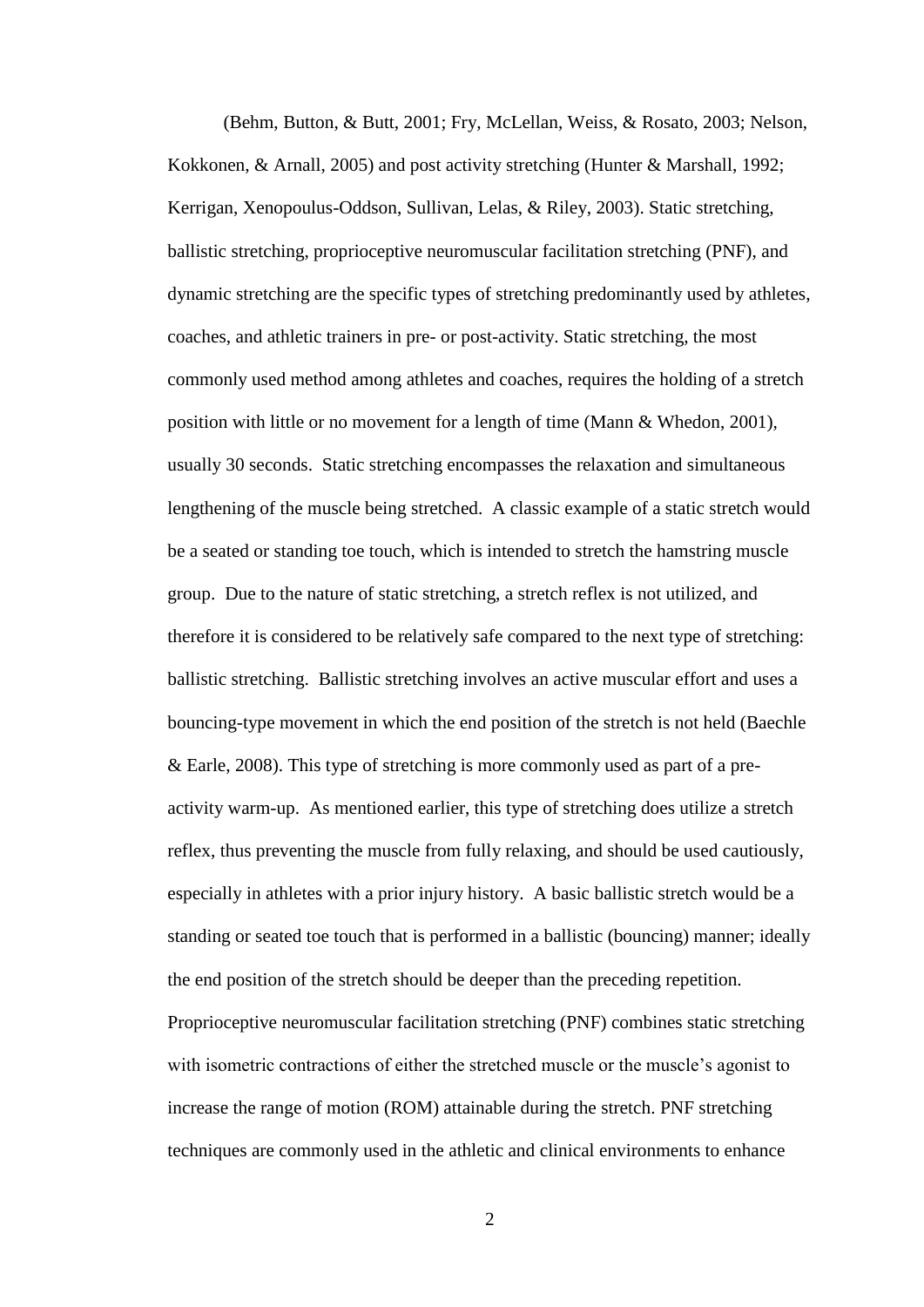both active and passive range of motion. PNF is considered the most effective stretching technique when the aim is to increase the range of motion (Sharman  $\&$ Cresswell, 2006). Typically, PNF stretching is performed with the assistance of a partner such as an athletic trainer. There are actually three PNF stretching techniques: hold-relax, contract-relax, and hold-relax with agonist contraction. An example of a hold-relax with agonist contraction PNF stretch would be a unilateral hamstring stretch in which the athlete will lie supine, extend one leg at the knee while the partner guides the leg toward the athlete's head to a "comfortable" distance. This stretch is then held for a short duration, after which time the athlete is then instructed to resist the stretch by using the quadriceps and gluetals to push against the partner for a few seconds. Then the athlete will be instructed to relax their resistance to the stretch and generally a deeper stretch is achieved. Dynamic stretching allows for flexibility activity during a sport-specific movement. It can be argued that the preactivity routine should contain exercises that address the concept of movement pattern specificity to most effectively prepare strength or power athletes for a specific sport activity Although similar to ballistic stretching, dynamic stretching avoids bouncing and can include movement specific to a sport or movement pattern (Baechle & Earle, 2008). Dynamic stretching is most commonly found in the sport of track and field, but is also found in other sports like soccer, volleyball, baseball and even swimming. Michael Phelps, who swam in the 2008 Beijing Olympics, utilized dynamic stretching when he leaned forward and dynamically crossing his arms in front and behind his back a few times before a race. Specificity, targeting key areas of the body in the manner in which they are utilized in a given sport, is the key component of dynamic stretching. Circling arms backward, rotating at the shoulder, would be an example of a good dynamic stretch for a softball pitcher.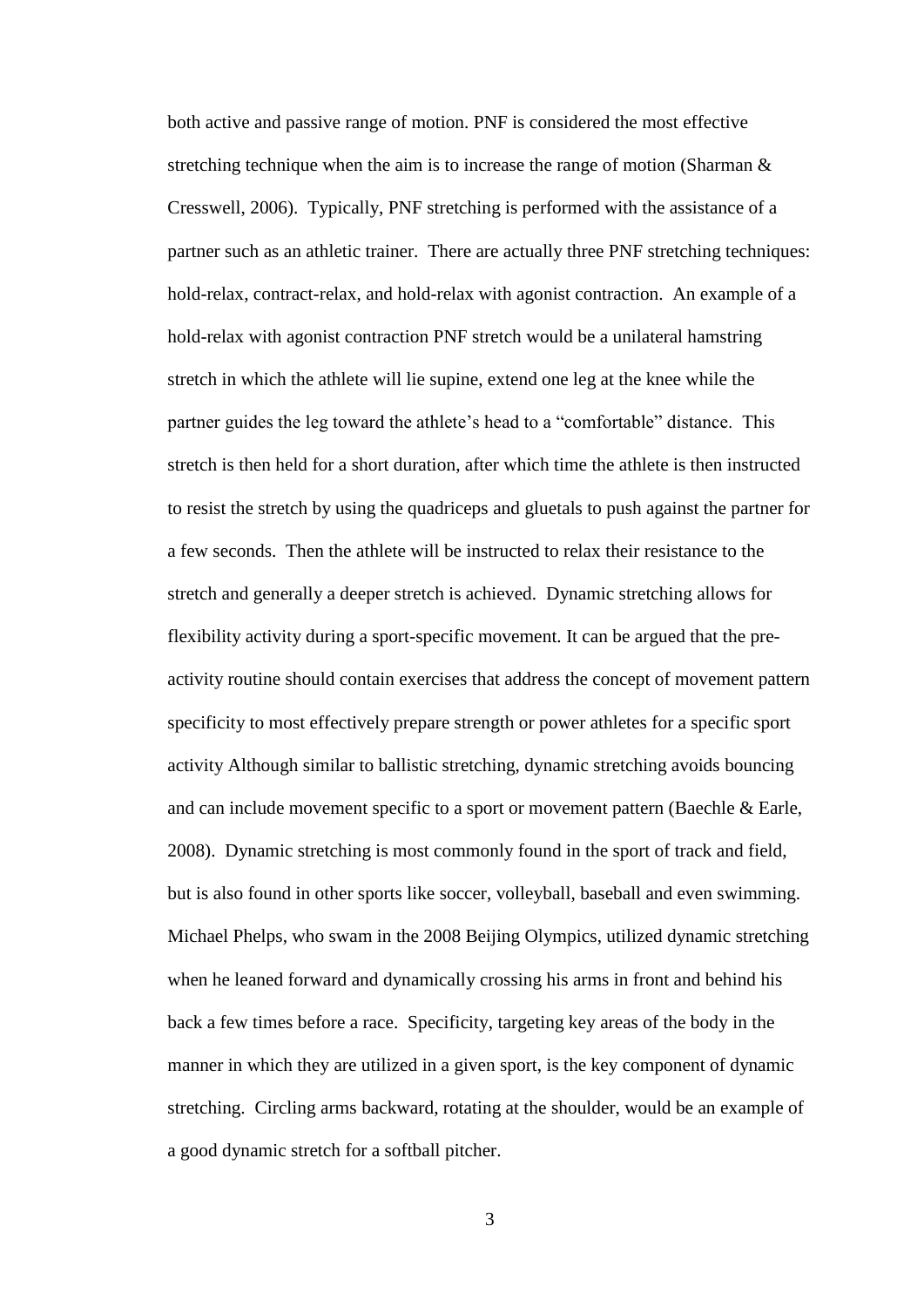## *Current Stretching Research*

The hypothetical objective of the pre-activity warm-up and stretching is to optimize performance and diminish the incidence of injury through augmented muscle temperature, muscle compliance, and efficiency of physiological responses (Hedrick, 1992). A properly planned pre-activity protocol will bring about a range of physiological changes that will improve performance during training activity or competition. The flexibility literature suggests that athletes should perform a "general" warm-up routine prior to activity (Cè, Margonato, Casasco, & Veisteinas, 2008; Hedrick, 1992; LaRoche, Lussier, & Roy, 2008; Mann & Jones, 1999; Ninos, 1995; Torres et al., 2008; Yamaguchi & Ishii, 2005), stretching routine prior to activity (Fredrick & Szymanski, 2001; LaRoche et al., 2008; Mann & Jones, 1999), and a stretching routine post-activity (Stone, Ramsey, O'Bryant, Ayers, & Sands, 2006).

Research reporting the usage of pre-activity warm-up and stretching and postactivity stretching, has shown stretching methods recommended a few decades ago, such as ballistic stretching (1960's), were replaced with a static and/or PNF stretching (1980's) and then by dynamic stretching (present). The current accepted practice is that dynamic flexibility stretching (not static, PNF, or ballistic-type stretches) should be used prior to activity (Behm et al., 2001; Cè et al., 2008; Egan, Cramer, Massey, & Marek, 2006; Fredrick, & Szymanski, 2001; LaRoche et al., 2008; Mann & Jones, 1999; Siatras, Mittas, Maneletzi, & Vamvakoudis, 2008; Torres et al., 2008; Unick, Kieffer, Cheesman, & Feeney, 2005; Winchester, Nelson, Landin, Young, & Schexnayder, 2008; Yamaguchi & Ishii, 2005, Young & Elliott, 2001). Current research suggests that athletes should perform static-style stretching following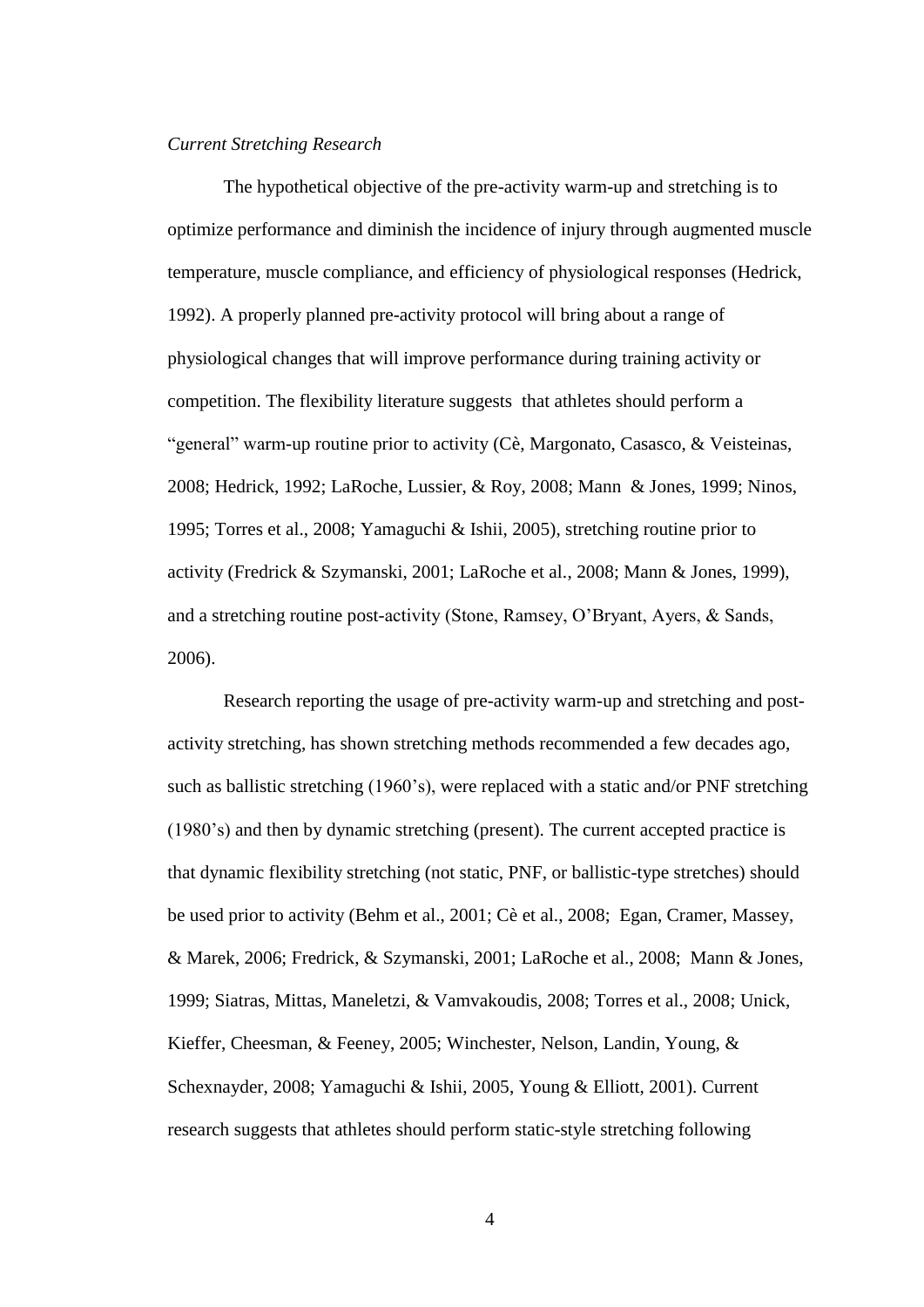exercise (Egan et al., 2006; Nelson & Bandy, 2008; Stone et al., 2006; Swanson, 2008).

Stretching is commonly thought to be beneficial to athletic performance, but there is a body of research that suggests acute static muscle stretching is detrimental to maximal force production or peak torque. Some authors have suggested that acute static stretching negatively impacts the torque producing ability of a muscle (Evetovich, Nauman, Conley, & Tood, 2003; Stone et al., 2006). Voluntary maximum contractions were decreased up to an hour after acute static stretching (Fowles, Sale, & MacDougall, 2000). Peak leg extension power output following a 20-minute static stretching treatment was found to be significantly lower than non-stretching treatment (Yamaguchi, Ishii, Yamanaka, & Yasuda, 2006). In research by Cramer et al. (2004) peak torque was significantly decreased after active and passive static stretching. Siatras et al. (2003) observed the mean speed of young gymnasts during the run of the vault was significantly lower after acute static stretching. While stretching has been found to increase the range of motion of a joint, researchers have indicated that acute static stretching can be deleterious to peak athletic performance.

Several studies exist that document the injurious effects of stretching on jump performance. A significant decrease in both static jumps and countermovement jumps following an acute bout of passive muscle stretching has been noted (Cornwell, Nelson, Heise, & Sidaway, 2001). Young and Elliot (2001) also concluded that static stretching produced a significant decrease in drop jump performance and a no significant decrease in concentric maximum rate of force development. A study by Robbins and Scheuermann (2008) supports the conclusion that 90 seconds of stretching per muscle group is sufficient to cause significantly lower vertical jump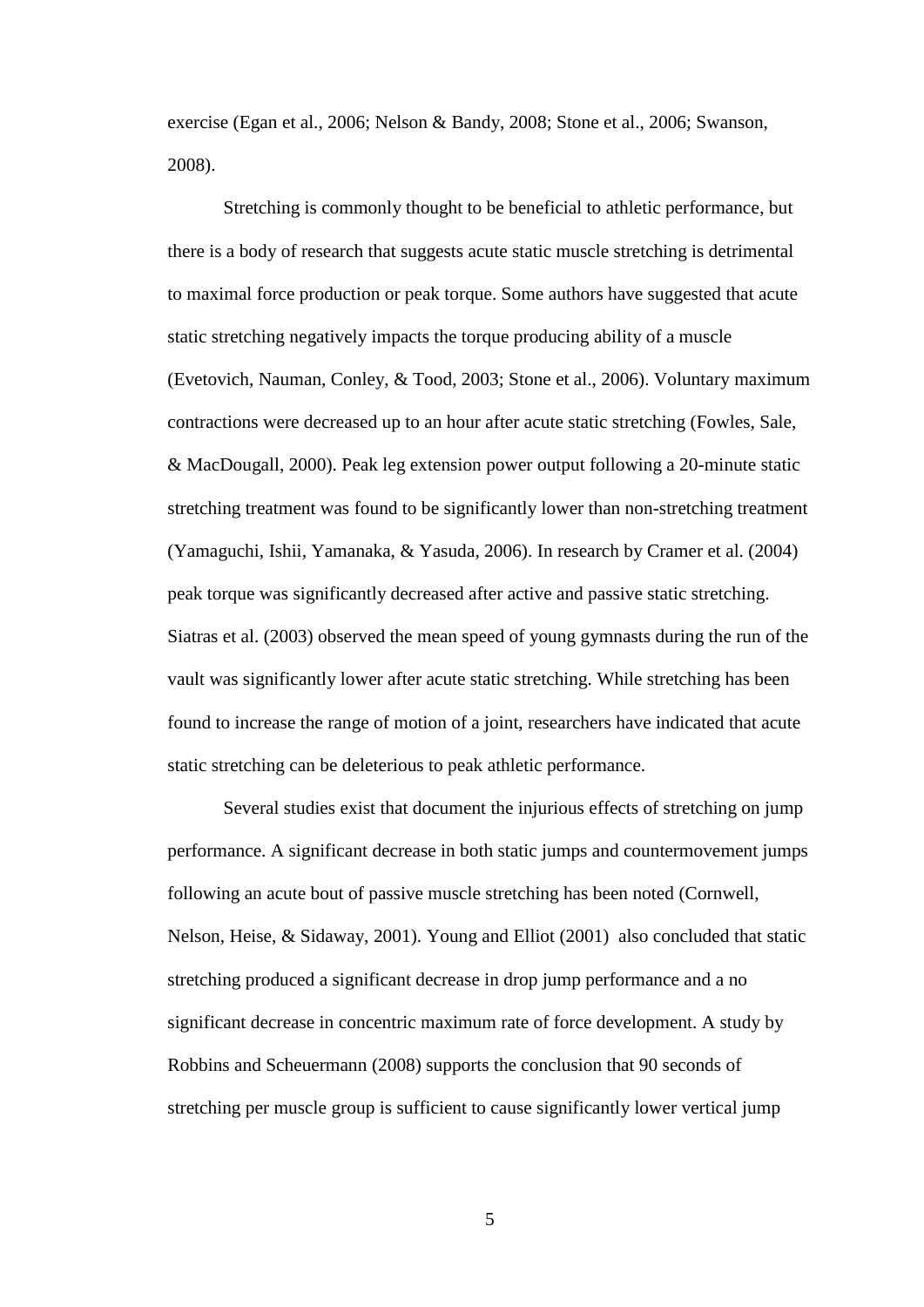scores. Significant decreases in vertical jump performance following a bout of static stretching were also reported by Hough, Ross, and Howatson (2009).

Weight room 1 repetition maximums (1RM) have been shown to be related to performance in the throwing events in track and field (Judge, Bellar, McAtee, & Judge, 2010; Reis & Ferreira, 2003). The most recent scientific evidence has indicated that the execution of a dynamic warm-up routine prior to an exercise requiring maximal force and power output may enhance an athlete's performance (Bacurau, Monteiro, Ugrinowitsch, Tricoli, & Cabral, 2008; Stone et al., 2006). Dynamic warm-up exercises emphasize progressive, whole-body, continuous movement. These exercises are typically performed in running drills that include forward, lateral, and change of direction movement (McMillian, Moore, Hatler, & Taylor, 2006). The type of warm-up utilized should be specific to the task demands.

Active warm-up, passive warm-up, and stretching are frequent procedures performed by athletes prior to engaging in physical activity. The theoretical goal of active warm-up is to optimize performance and reduce the incidence of injury through increased muscle temperature, muscle compliance, and efficiency of physiological responses. A well-designed pre-activity protocol will bring about various physiological changes that enhance the training activity or competition. Although the need of a pre-activity warm-up and stretching routines prior to throwing might be clear, the specific elements that should be included in the warm-up may be less obvious (Judge, Craig, Baudendistal, & Bodey, 2009).

# *Coaches Certification*

National sport governing bodies (NGBs) have taken significant steps to educate coaches by conducting face to face training sessions, organizing seminars, preparing resource material, and other coaching education endeavors. The 2006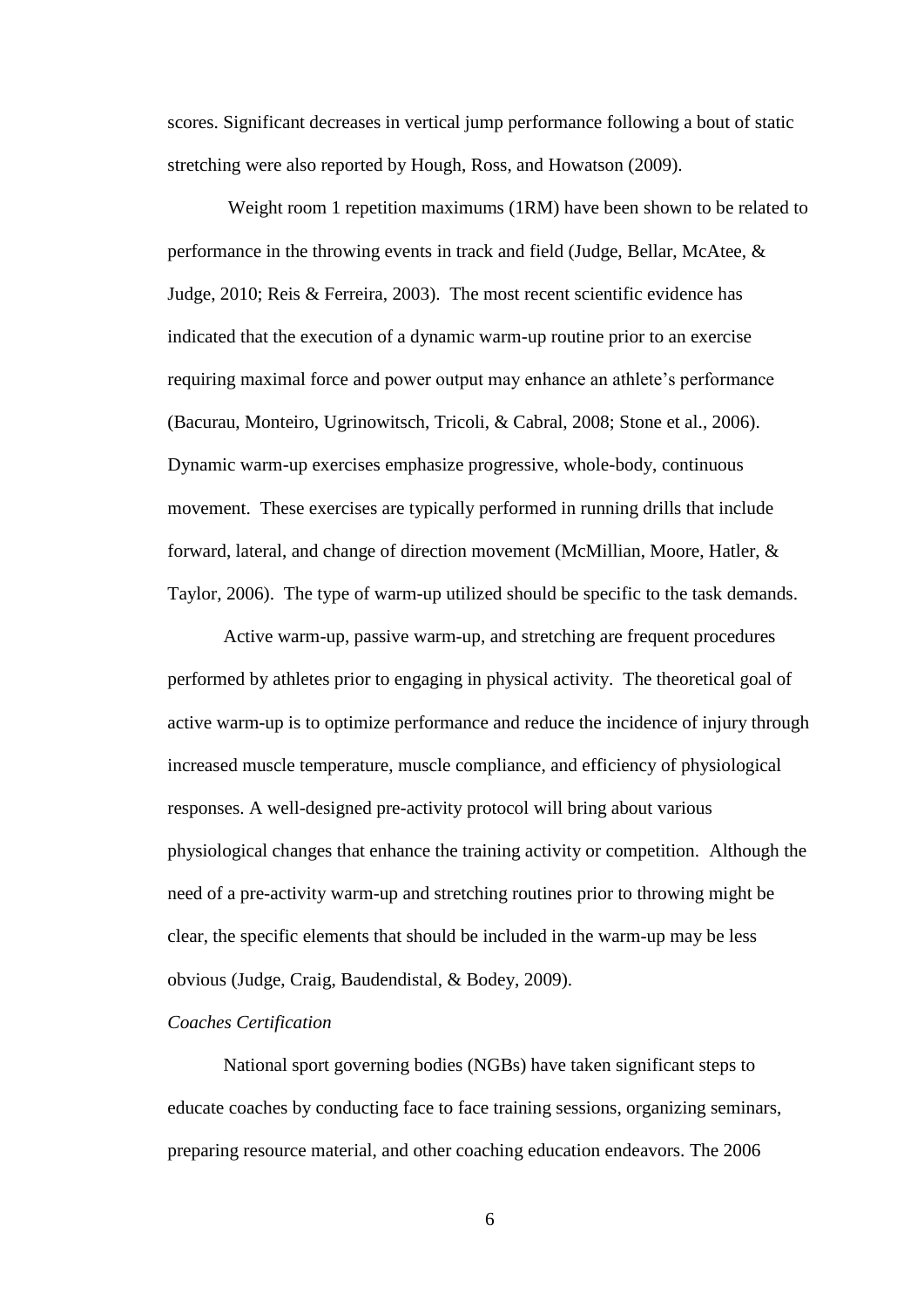NASPE National Standards for Sport Coaches (NSSC) were designed to ensure that coaches and coaching education programs meet the core requirements for creating sport environments that function in the best interest of the athletes' personal and sport development. Collegiate coaches in the United States are often certified through the United States Track and Field (USATF) coach's education program. Established in 1984, the USATF coaches education program is a three level program designed to certify individuals as track and field coaches. Certified coaches will possess the knowledge and skills to design and implement safe and effective training programs (USATF, 2010). The USATF coach's education program utilizes many of the NASPE standards as an educational cornerstone to provide an introduction to the skills and knowledge trained coaches should have, but the program is not currently National Council for the Accreditation of Coaching Education (NCACE) accredited.

Some NCAA Division I track and field programs may also have the added benefit of working with strength and conditioning coaches. Most strength coaches and some throws coaches are certified through the National Strength and Conditioning Association (NSCA). The NSCA Certified Strength and Conditioning Specialist (CSCS) program was created in 1985 to certify individuals as those who possess the knowledge and skills to design and implement safe and effective strength and conditioning programs (NSCA, 2009). In order to pass the certification exam individuals must possess knowledge in the scientific foundations of warm-up, stretching, cool down, periodization, nutrition, and strength and conditioning, and demonstrate the skills to apply that knowledge.

NCAA Division I university athletic departments typically operate with larger budgets and a larger, more specialized staff (e.g., assistant coaches, athletic trainers, strength & conditioning coaches, etc.) compared to the NCAA Division II and NCAA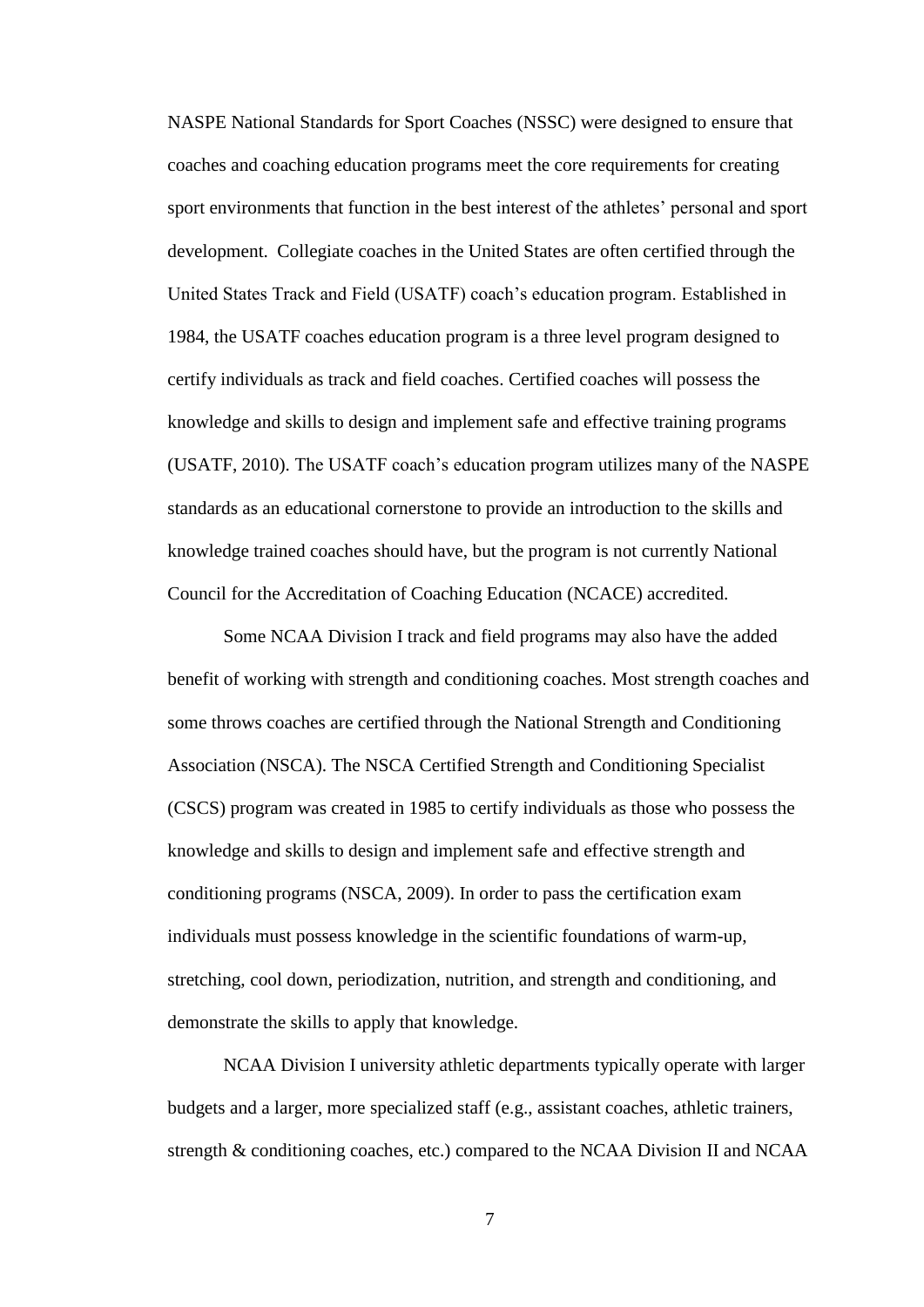Division III athletic departments (Fulks, 2005). NCAA Division I track and field programs often have a throws coach with a strength and conditioning background and the certification to design and sometimes conduct warm-up and flexibility routines prior to practices and competitions. In contrast, most NCAA Division II and III track and field programs do not have the budgetary resources to hire a throws coach. It is unknown if the difference in budget and ultimately staffing at NCAA Division I and NCAA Division II and NCAA Division III track and field programs has an impact on warm-up and flexibility routines. Even with the proliferation of coaches' education and certification programs, and a greater emphasis on research in this area, it is uncertain if certification is actually impacting the training of athletes.

# *Purpose of the Study*

The purpose of this study is to determine the pre- and post- activity stretching practices of men's Division I, II, and III track and field throws programs and to explore whether Division I, II, and III track and field throws programs utilize a pre and post-activity protocols that reflect the current best practices espoused by literature and whether or not their choices are affected by coaching certifications or NCAA division. These would include the use of dynamic stretches during the preactivity warm-up and static flexibility exercises during the post-activity cool down.

## **METHOD**

#### *Sampling Procedure*

The purpose of this study was to ascertain stretching practices conducted in men's Division I, II, and III track and field throws programs. To avoid redundancy, only one coach per program (the throws coach) was contacted about the study. The assumption was that the throws coach would complete the survey instrument, or direct the staff member responsible for stretching activities to complete the survey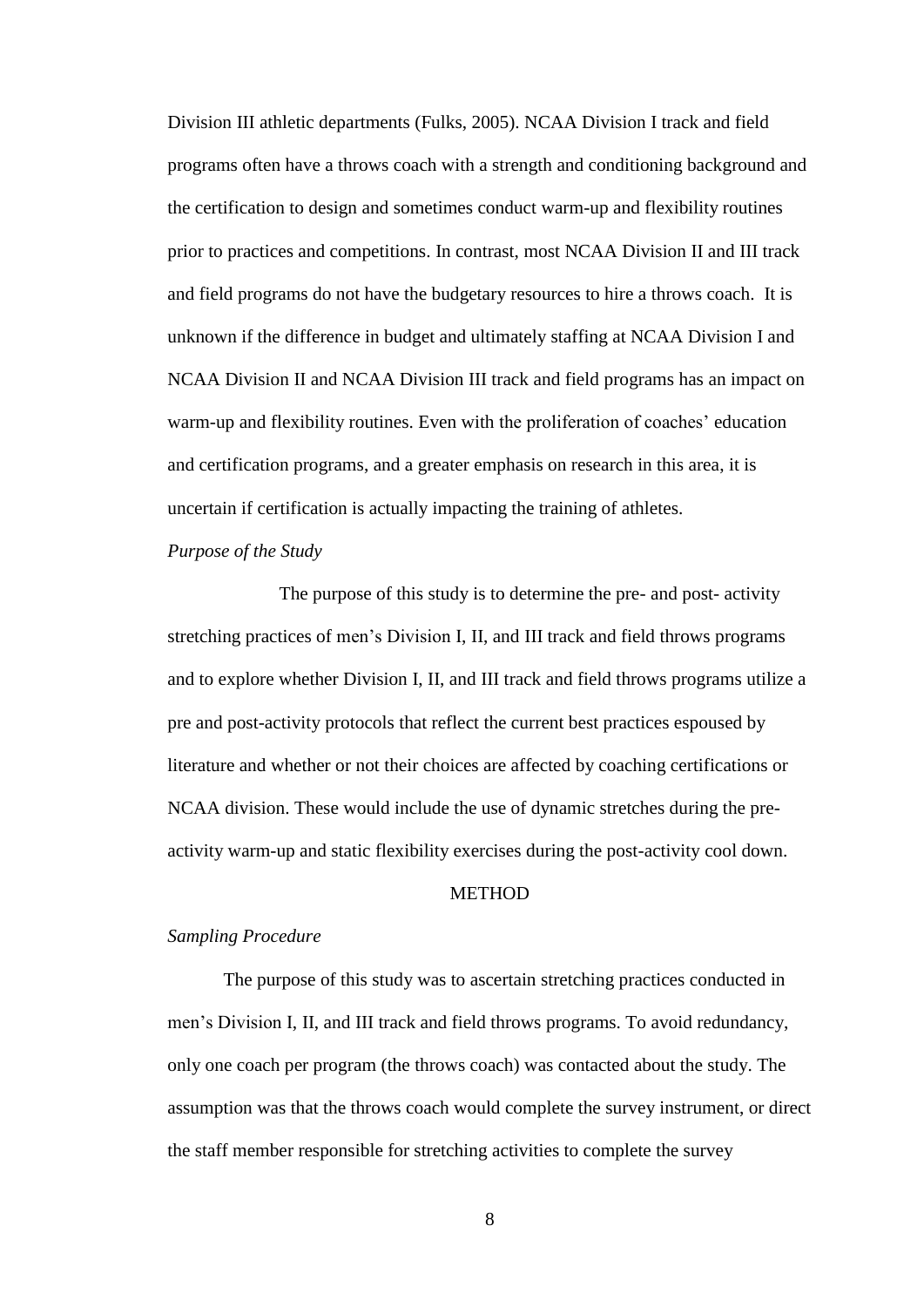instrument. Current email addresses for all Division I, II, and III men's track and field throws coaches were obtained from the 2009-2010 NCAA Coaches Directory. An introductory email explained the purpose of the study and provided a hyperlink to the institutional review board approved, web based informed consent and survey instrument. Data was collected during a four week period in Oct/Nov 2010. Early offseason was determined to be the best timeframe to maximize coaches' recall of stretching practices used during the previous season and coaches' participation in the study. A reminder email was sent to non-respondents two weeks and four weeks after the initial email in an effort to increase the overall response rate.

#### *Instrumentation*

The authors designed an institutional review board approved survey instrument to gather demographic and educational background information as well as specific pre- and post- activity practices. The survey instrument consisted of 33 questions. The first part of the questionnaire (9 questions) focused on the participant's personal and educational background information whereas the second half (24 questions) pertained to the pre and post-activity stretching practices used with the track and field throws athletes. Content validity was established in two ways. The survey was reviewed by experts for clarity and for the construction of questions, and only minor editing was required to improve the clarity of the questions. Wording of the questions was designed to include descriptive information to counteract against misunderstanding of key terminology. For example, ambiguous terms such as "warmup" and "stretching" were defined for the respondent. Responses were similarly worded to maximize participant comprehension based on previous research using similar questions did not reveal any difficulty with participant comprehension. The survey has demonstrated construct validity (Judge et al., 2010; Judge et al., 2009).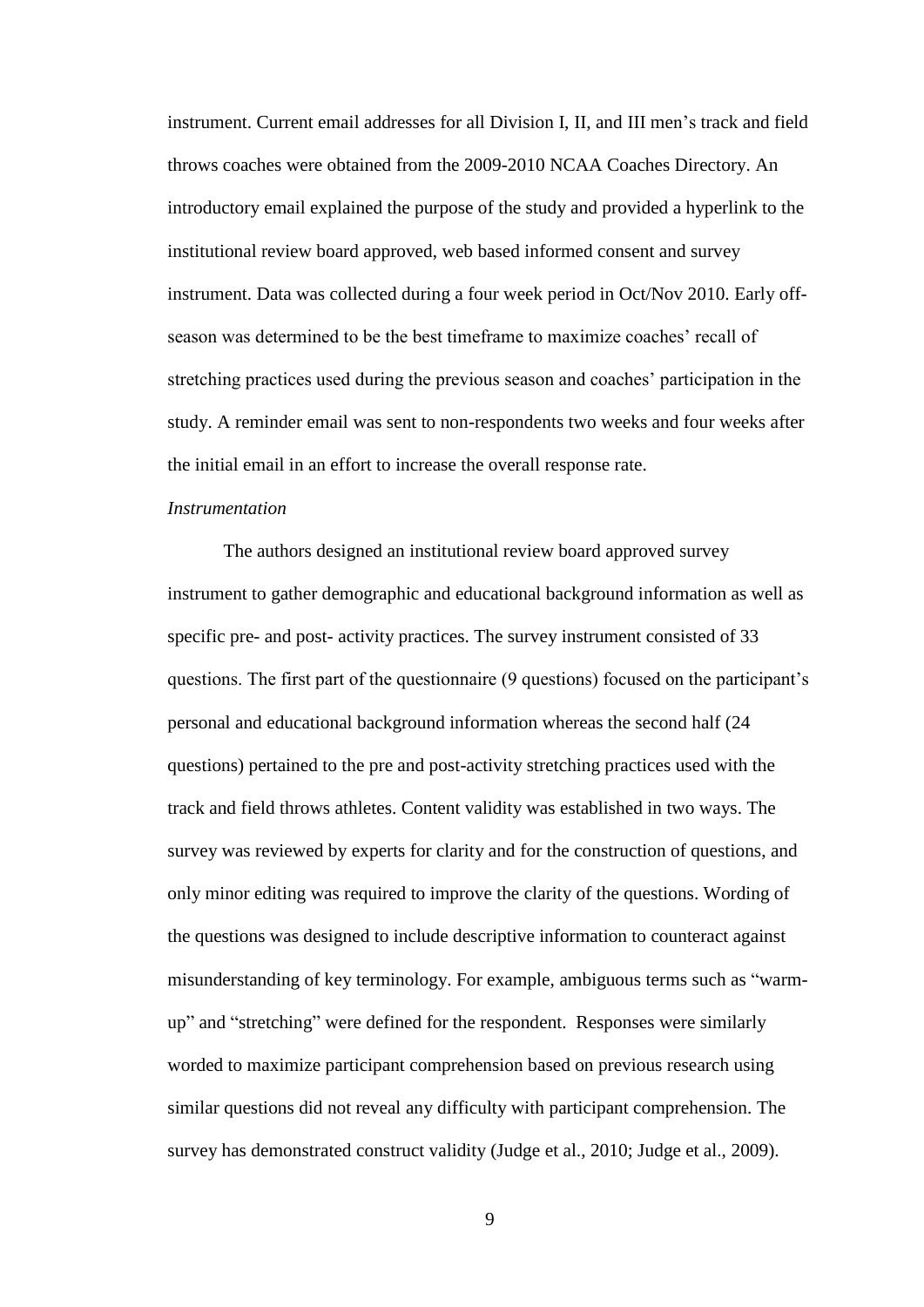Principle component analysis was used to compare similarity in response. Cronbach's Alpha for the entire survey (0.722) suggested the instrument had adequate construct validity.

#### *Statistical Analysis*

Descriptive statistics included frequency counts, means, and standard deviations were calculated for the demographic and educational background variables as appropriate. The two principle questions about pre-activity stretching practices were examined via chi-squared tests of expected distribution for alignment with current research supported best practices. Statistical significance was set a priori at  $p<0.05$ .

# RESULTS

A 33-item survey instrument was developed to collect data regarding the warm-up and flexibility practices at the NCAA division I (n=320), division II  $(n=175)$ , and division III ( $n=275$ ) colleges and universities throughout the United States that compete in track and field. From the 770 Division I, II, and III men's track and field throws programs, 135 coaches returned completed usable surveys. This represents 17.5% of a finite population. The distribution of responses by division included: 42.6% from Division I, 15.4% from Division II, and 41.2% from Division III. This distribution across the three NCAA divisions closely resembles the actual distribution of NCAA member schools with track and field programs with Division I at 320 for 41.6%, Division II at 175 for 22.7%, and Division III at 275 for 35.7% (NCAA, 2009). The low response rate may have resulted from the following factors: (a) spam control software may have sorted introductory and follow-up emails into a bulk mail folder, (b) coaches may not have been interested in the topic or may not have perceived a tangible benefit from study participation, and (c) coaches may not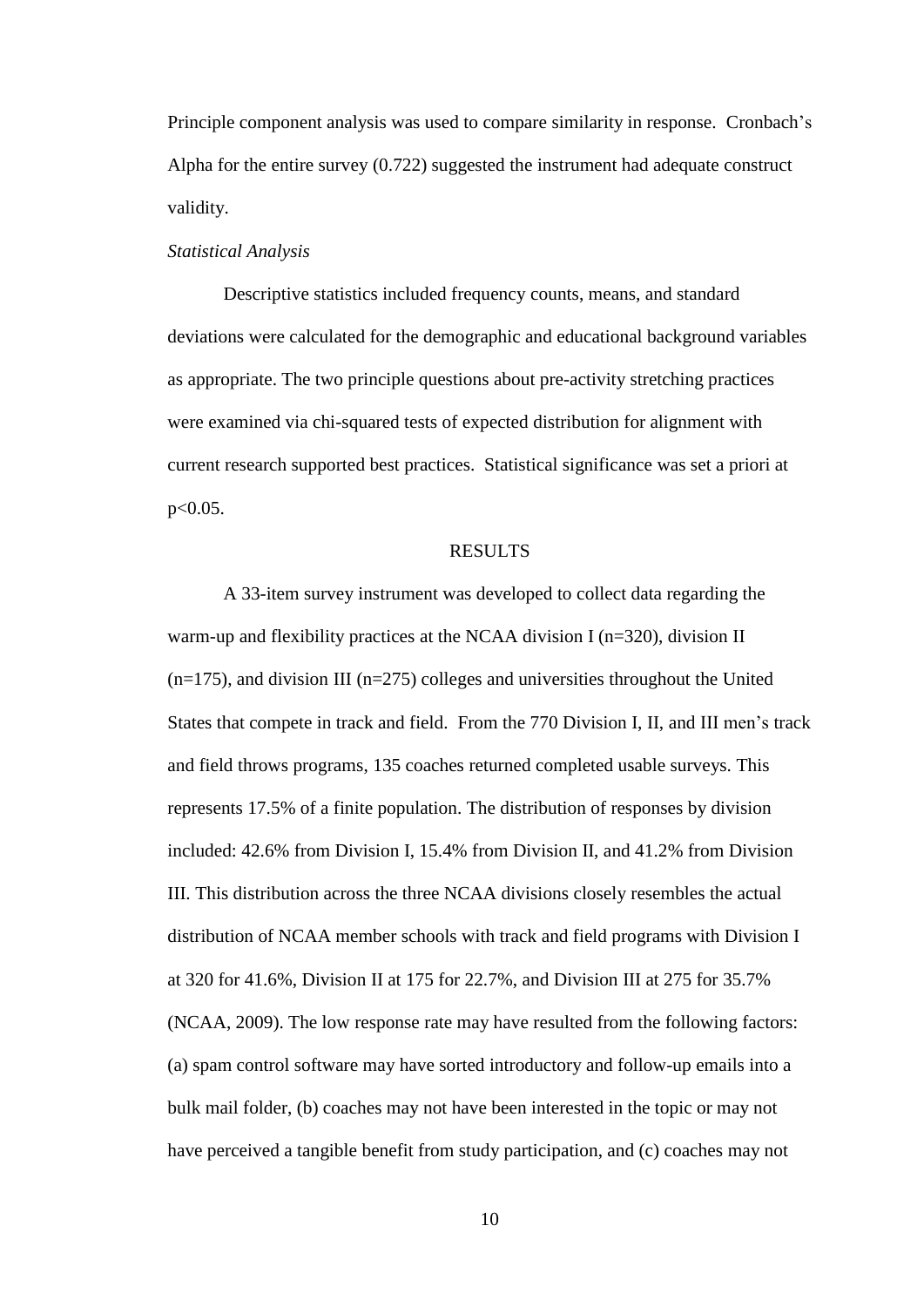have had sufficient time to complete the survey instrument due to the recruiting calendar (e.g., placed on "to do" list). While the response rate is relatively low by traditional standards, review of institution and conference affiliation data suggests the sample is representative of Division I, II, and III men's track and field throws programs.

## *Demographic Information*

The subjects ranged in age from 23 years to 62 years old (Table 1). The mean age of the participants was  $38.6$  (SD = 11.2) years. The participants reported 12.6 (SD  $= 9.3$ ) years of coaching experience. The vast majority of participants were male  $(81.4\%)$  (n=110). Females accounted for 18.6% (n=25) of the participants. More participants reported working at Division I institutions (42.6%) than Division III institutions (41.2%).

## <Insert Table 1>

#### *Current Pre-Activity Warm-up and Stretching*

One hundred and thirty out of 135 respondents did some type of general warm-up prior to track and field throws practices and competitions. Twenty-five coaches reported the general warm-up lasted between five to 10 minutes, four coaches reported less than five minutes, 44 coaches reported between 10-15 minutes, and 61 coaches reported greater than 15 minutes in length.

One hundred and fourteen of 135 coaches performed some form of preactivity stretching following the general warm-up. Fifteen coaches indicated using either static/ballistic, or /PNF stretching; 55 coaches used dynamic stretching, and 52 coaches reporting using a combination of static or dynamic stretching. Eight coaches reported that they did not utilize pre-activity stretching. Nine coaches used pre-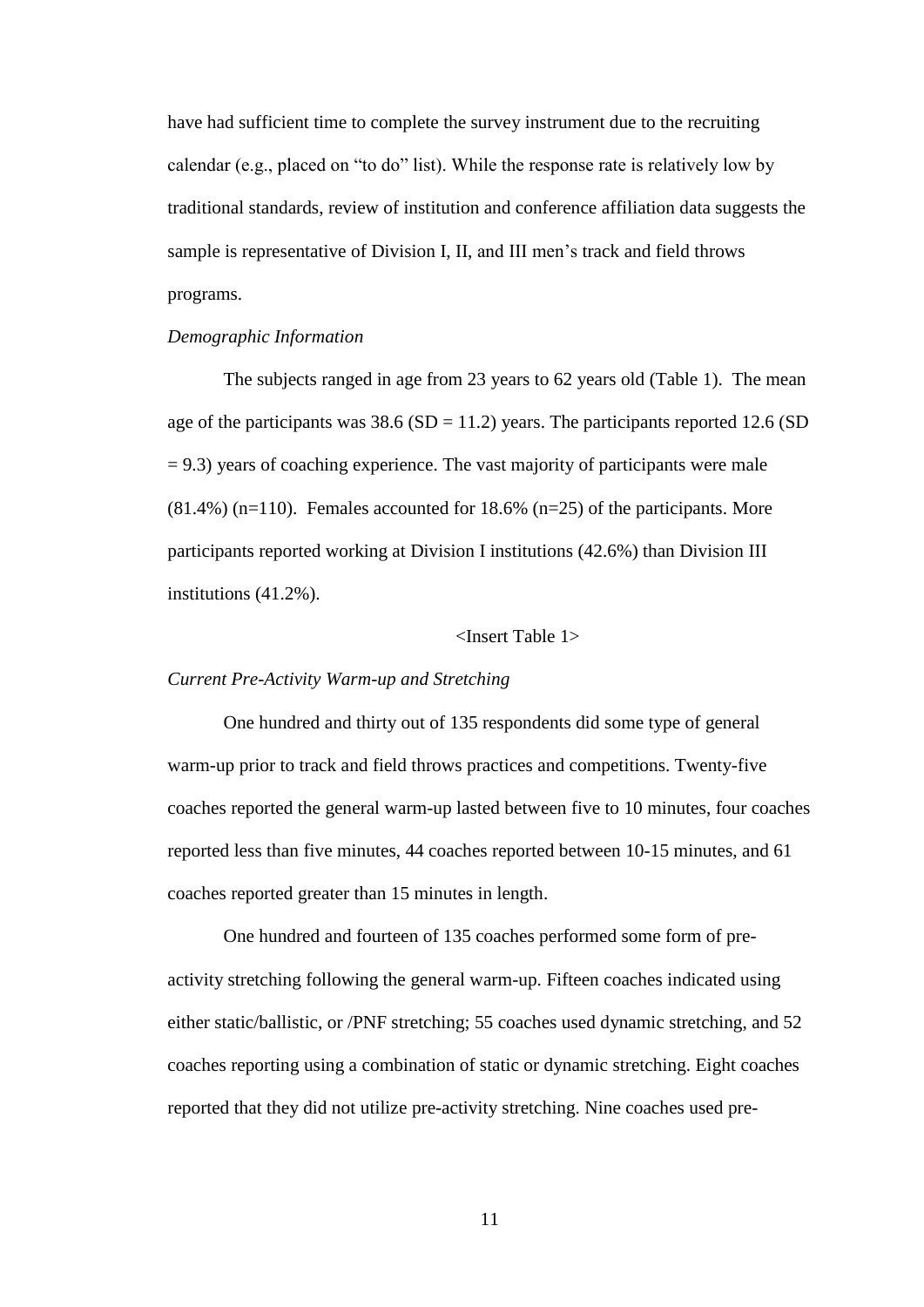activity stretching that lasted between 5-10 minutes, 61 took greater than 10 minutes, and another six lasted less than five minutes.

# *Current Post-Activity Cool Down and Stretching*

Of the respondents, 97 out of 135 indicated athletes completed a post-activity cool down. Eleven of the 97 respondents described post-activity cool down as lowintensity track and field throws activity, one respondent stated jogging, and four respondents specified "other" (e.g., light band movements and stance/slide movements). Fourteen coaches reported the cool-down lasted five to 10 minutes, one coach indicated less than five minutes, and one indicated between 10-15 minutes. Four of 16 coaches indicated that athletes almost always complete the full postactivity cool-down, six reported athletes almost always complete the full post-activity cool-down, five reported athletes sometimes complete the full post-activity cooldown, and one reported that athletes rarely complete the cool-down. Regarding postactivity stretching, 117 of 135 respondents reported including this aspect of training in their daily routines. Seventy-one coaches described post-activity stretching as static, six coaches reported PNF stretches, seven used dynamic stretching, 34 used a combination of static and dynamic stretching methods, and 18 coaches reported not using post-activity stretching.

## *Divisional Comparisons*

Some key noted data when comparing coaches by division shows that 40.4 % (23 of 57) of the division I coaches say that a combination of dynamic flexibility and static/ballistic/PNF stretching best describes their pre-activity stretching, whereas 42.9 % (9 of 21) stated the same at the division II level, and 38.5% (20 of 52) stated the same at the division III level. 40.4 % (23 of 57) respondents at the division I level stated dynamic flexibility best describes their pre-activity stretching, whereas 38.1 %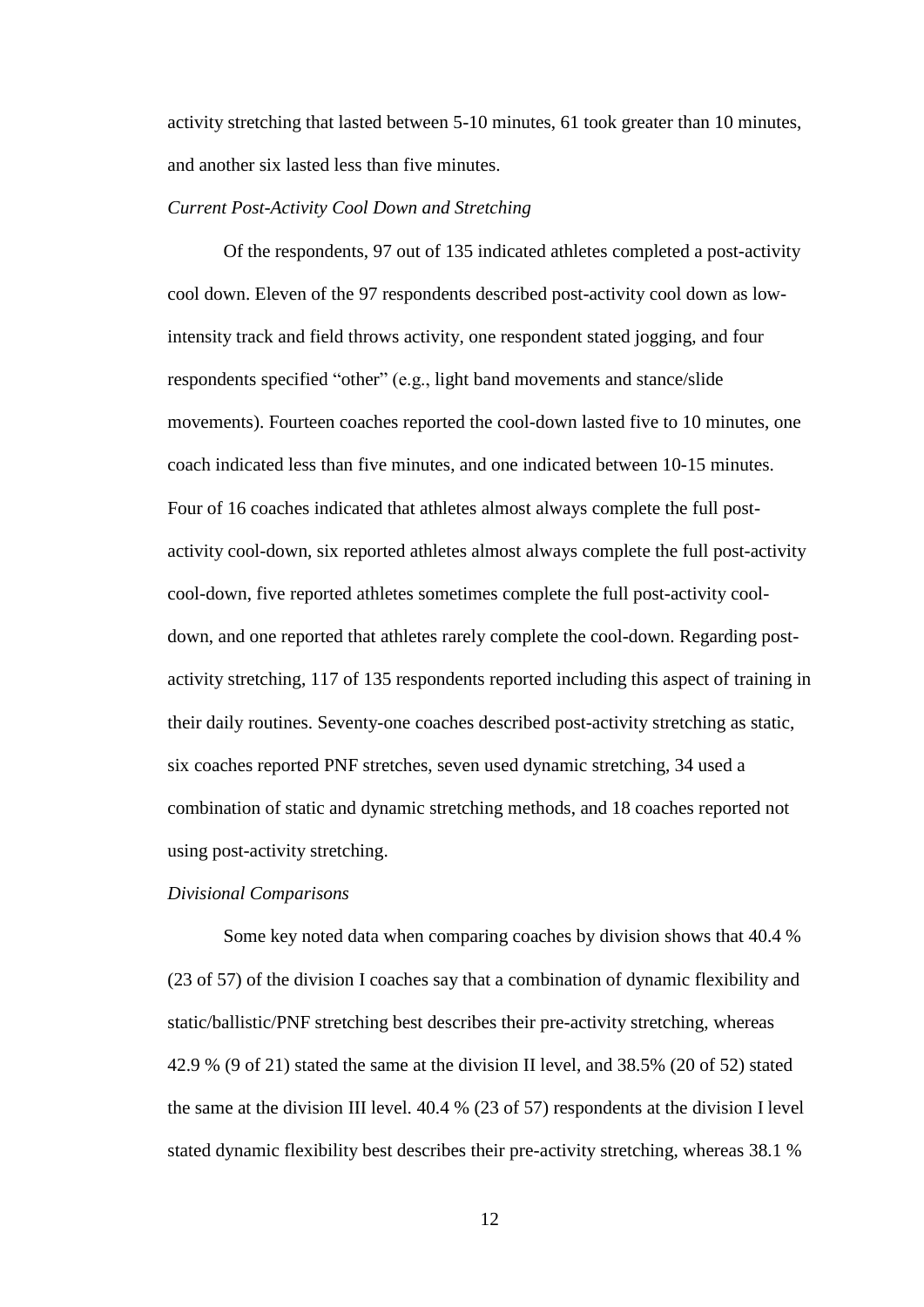(8 of 21) respondents stated the same at the division II level and 46.2% (24 of 52) respondents stated the same at the division III level. 10.5% (6 of 57) respondents at the division I level stated static stretching best describes their pre-activity stretching, whereas 19.4% (4 of 21) stated the same at the division II level and 9.6% (5 of 52) stated the same at the division III level.

Some other divisional data illustrates that 75.0 % (42 of 56) of coaches at the division III level had obtained a graduate degree, whereas 57.1 % (12 of 21) had at the division II level and, 56.9 % (33 of 58) had at the division I level. 58.6 % (34 of 58) coaches at the NCAA division I level reported having the CSCS certification; whereas 47.6 % (10 of 21) stated the same at the division II level and 62.5% (35 of 56) stated the same at the division III level.

#### *Results Compared to Current Research Conclusions*

Survey items were designed to evaluate the respondents' knowledge of

flexibility. The following were the questions/responses included in the survey:

- (1) How much do you think pre-activity flexibility prevents injuries: helps greatly 55.9% (n=76) helps somewhat 29.4% (n=40) doesn't help much 8.1% (n=11), doesn't help at all 3.7% (n=5), hinders 2.2% (n=3) no response 0.7% (n=1).
- (2) How much do you think post-activity flexibility prevents injuries: helps greatly 47.1% (n=64) helps somewhat  $44.1\%$  (n=60) doesn't help much  $8.1\%$  $(n=11)$ , no response 0.7%  $(n=1)$  (rest responses 0%, n=0).
- (3) How much do you think pre-activity flexibility helps performance: helps greatly  $51.5\%$  (n=70) helps somewhat  $30.1\%$  (n=41) doesn't help much  $9.6\%$  $(n=13)$ , doesn't help at all 3.7%  $(n=5)$ , hinders 4.4%  $(n=6)$  no response 0.7%  $(n=1)$ .
- (4) How much do you think post-activity flexibility helps performance: helps greatly 41.2% ( $n=56$ ) helps somewhat 45.6% ( $n=62$ ) doesn't help much 11.0% (n=15), doesn't help at all 1.5% (n=2), hinders 0% (n=0) no response  $0.7\%$  $(n=1)$ .
- (5) When should flexibility be emphasized: pre-activity 22.8% (n=31) postactivity 38.2% (n=52) both 35.3% (n=48) neither 2.9% (n=4) no response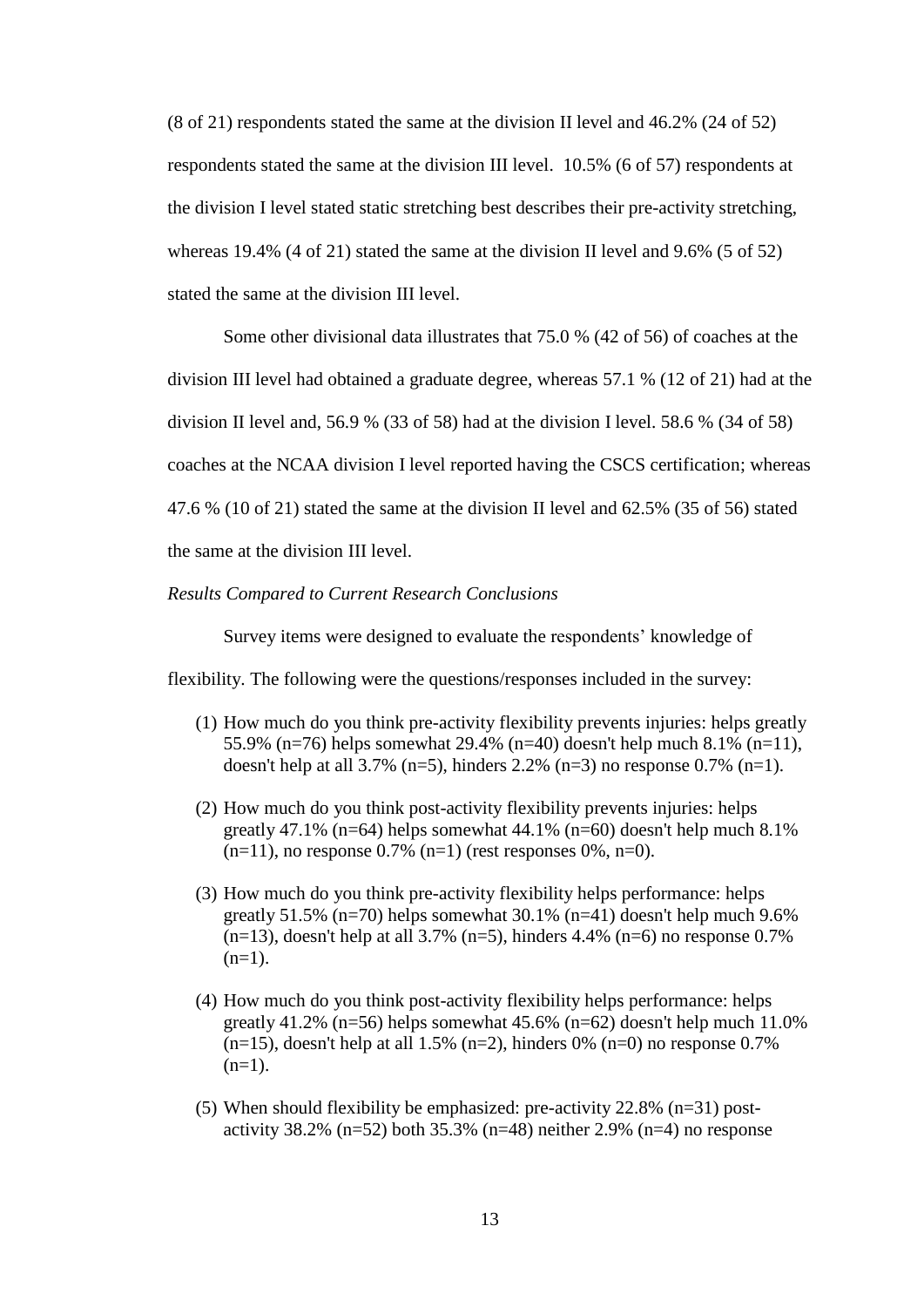$0.7\%$  (n=1).

Significant differences were found for the level of USATF certification and the use of static stretching between throws ( $\chi^2$  = 6.333, p = 0.048). Ten coaches not holding a USATF coaching certification reported performing static stretching between throws compared to 24 certified coaches that reported not utilizing static stretching between throws. Significance was also found for the level of USATF certification and requesting the athletic trainer (AT) to perform static stretching ( $\chi^2$  = 13.598, p = 0.01). Five coaches not holding a USATF coaching certification reported asking the athletic trainer to perform pre-activity static stretching compared to 25 certified coaches that reported not utilizing the athletic trainer to perform pre-activity static stretching. Significant differences were also found for the NCAA division level and the use of soft tissue work ( $\chi^2$  = 5.913, p = 0.026). Fifteen coaches NCAA division I coaches reported using soft tissue work, three NCAA division III coaches reported using soft tissue work, and five NCAA division III coaches reported using soft tissue work.

<Insert Figure 1>

<Insert Figure 2>

<Insert Figure 3>

# DISCUSSION

A properly designed pre-activity warm-up and stretching routine is intended to prepare the athlete for their specific sport practices and competitions. The research suggests a warm-up (preferably sport-specific) should be performed prior to stretching (Bishop, 2003a; Bishop, 2003b; Cè et al., 2008; Hedrick, 1992; Mann & Jones, 1999; Ninos, 1995;Torres et al., 2008; Yamaguchi & Ishii, 2005), and a subsequent stretching routine (preferably dynamic) should be performed prior to practice and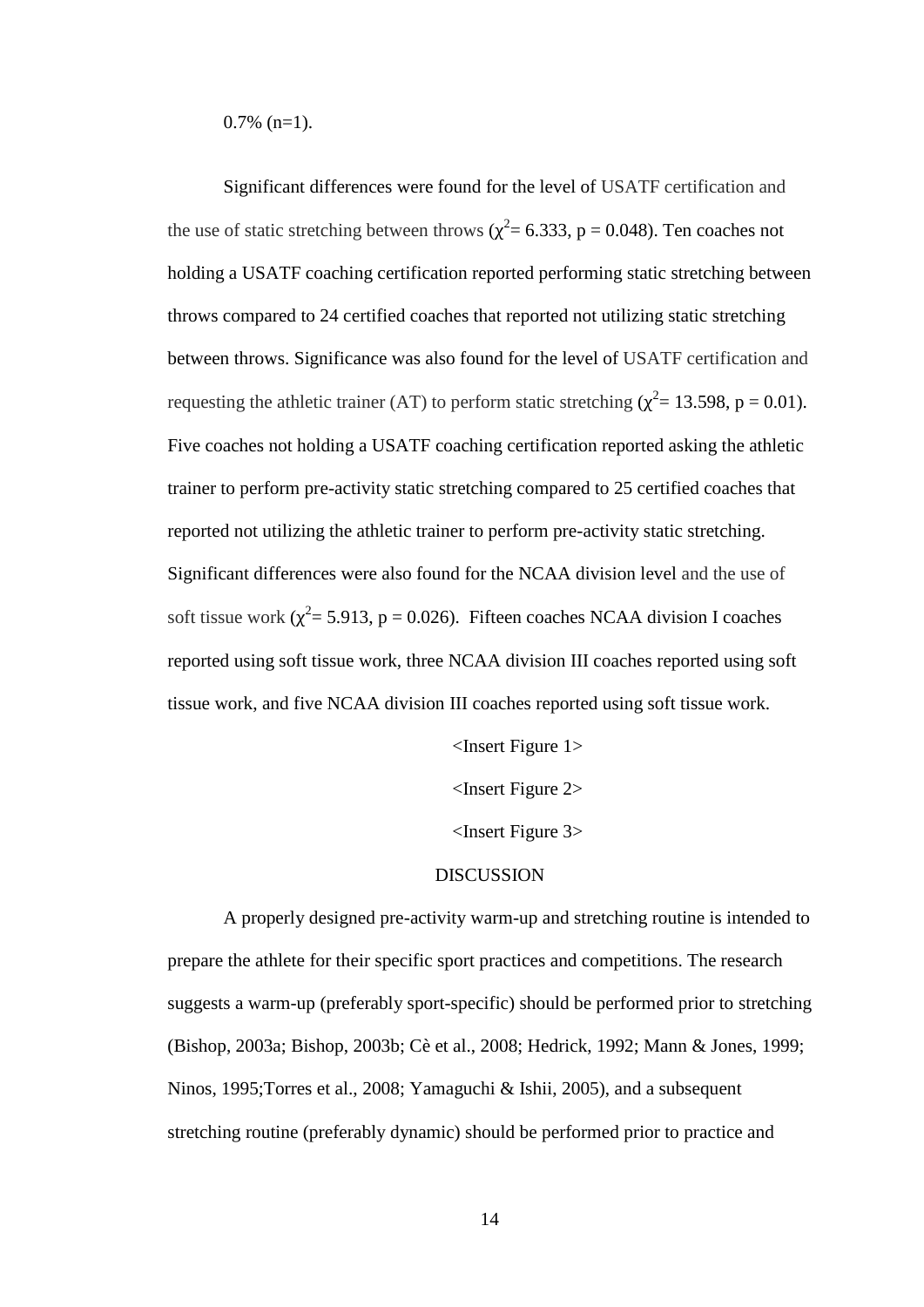competition (Faigenbaum & McFarland 2007; Fredrick & Szymanski 2001; LaRoche et al., 2008;Mann & Jones 1999; Shellock & Prentice 1985; Smith, 1994). Concurrent with the literature, 95.6% of track and field throws coaches reported completing a preactivity warm-up. These findings are similar to Judge et al. (2009) which revealed 100% of the college football programs surveyed did a pre-activity warm-up and Judge et al. (2010) which revealed 100% of the women's college volleyball performed a preactivity warm-up. The same survey instrument used in the current study was also used in both the football and volleyball studies.

Current research recommends dynamic stretching should be completed before track and field throws practices or competitions (Cè et al., 2008; Fredrick & Szymanski, 2001; Herda, Cramer, McHugh, & Stout, 2008; LaRoche et al., 2008; Mann & Jones, 1999; McMillian et al., 2006; Shellock & Prentice, 1985; Torres et al., 2008; Yamaguchi & Ishii, 2005) rather than static stretching (Church, Wiggins, Moode, & Crist, 2001; Evetovich et al., 2003; Fowles, Sale, & MacDougall, 2000; Janot, Dalleck, & Reyment, 2007; Kokkonen, Nelson, & Cornwell, 1998; Marek et al., 2005; Nelson et al., 2005; Young & Behm, 2002; Young & Elliott, 2001). Of 114 respondents reporting the use of pre-activity stretching, 55 coaches (40.4%) reported using dynamic stretching as their pre-activity method. This is consistent with the research recommended protocol. However, 38.2% of coaches reported using a combination of dynamic stretching and static/ballistic, and /PNF stretching and 2.2% use static stretching to describe their pre-activity stretching. Current literature does not support the use of static/ballistic, and PNF stretching prior to track and field throws practices and competitions (Bishop 2003a; Bishop, 2003b; Bradley, Olson, & Portas, 2007; Burkett, Phillips, & Ziuraitis, 2005; Faigenbaum & McFarland, 2007; Kovacs, 2006). Bradley et al. (2007) and Woolstenhulme, Griffiths, Woolstenhulme,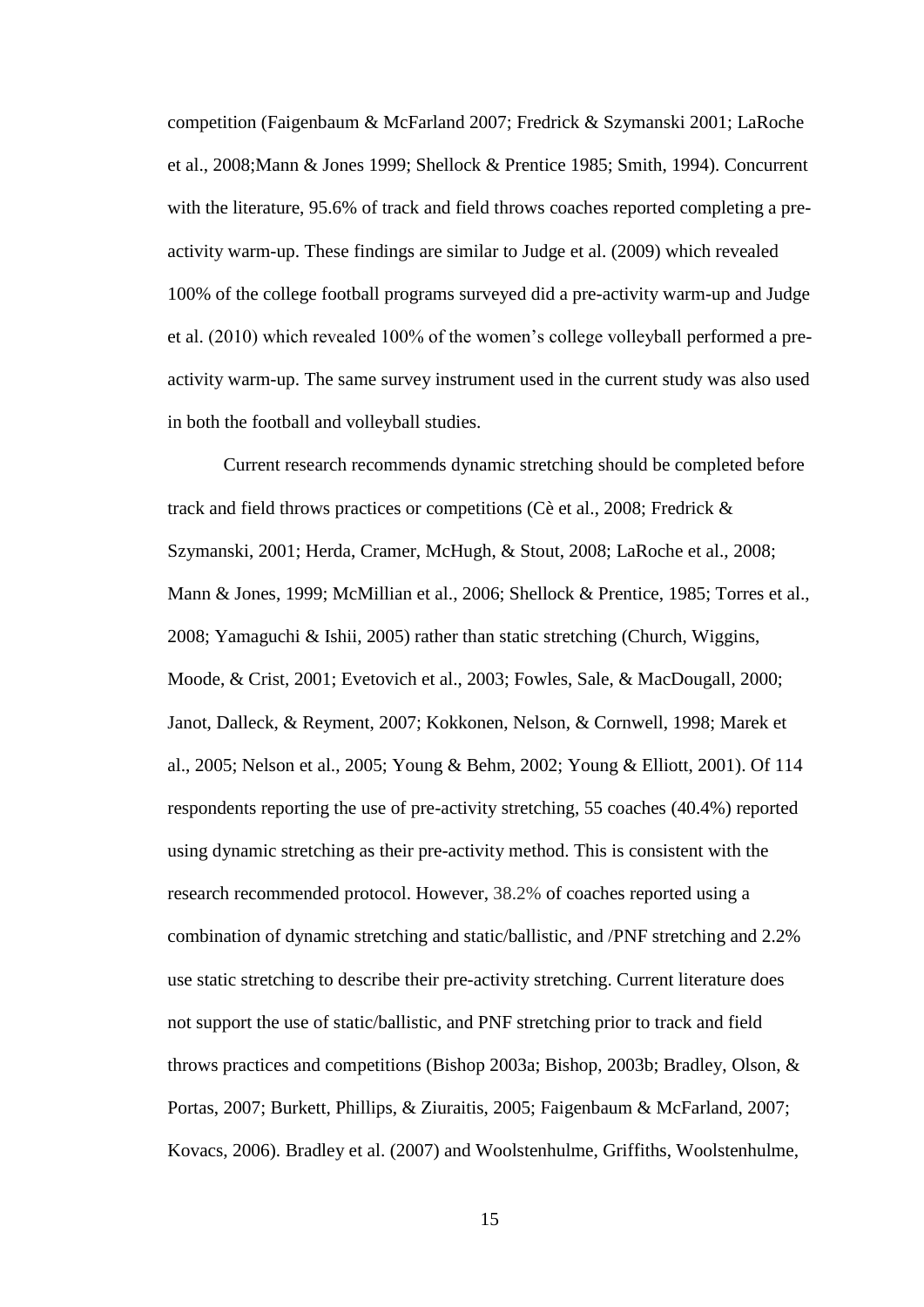& Parcell (2006) recommended using ballistic stretching during pre-exercise; however, this form of stretching is frequently not supported by research (Bradley et al., 2007; LaRoche et al., 2008). PNF stretching after warm-up is associated with significant increases in range of motion (Sharmann & Cresswell, 2006; Wenos & Konin, 2004).

This combination stretching may be limiting the explosive capabilities of track and field throws athletes and may have little or no effect on injury prevention (Shrier, 1999; Stone et al., 2006). Most available data indicates pre-activity static stretching can cause acute performance reduction relating to decreased tissue stiffness or alterations in nervous system components of the stretch-shortening cycle, such as the myotatic reflex (Stone et al., 2006). These alterations can result in decreased maximum strength and explosiveness, as well as inferior performances in the throwing circle. However, the throws coaches in the present study appear to be hesitant to eliminate pre-activity static stretching.

These findings differ from the reported pre-activity stretching practices of volleyball coaches (Judge et al. 2010) and of football coaches (Judge et al., 2009). Forty-two percent of volleyball coaches reported utilizing pre-activity dynamic stretching (Judge et al., 2010). Twenty-six percent of football coaches indicated using only dynamic stretching prior to activity compared to 40.4 % of track and field throws coaches in the present study. In both studies, a high percentage of football coaches (90%) and volleyball coaches (86%) reported including dynamic stretching as part of the pre-activity protocol compared to (79%) track and field throws coaches in the present study. Yet, even though the coaches understood the value of dynamic stretching, many coaches failed to eliminate static stretching from the prescribed preactivity routine. It may be that coaches are reluctant to remove static stretching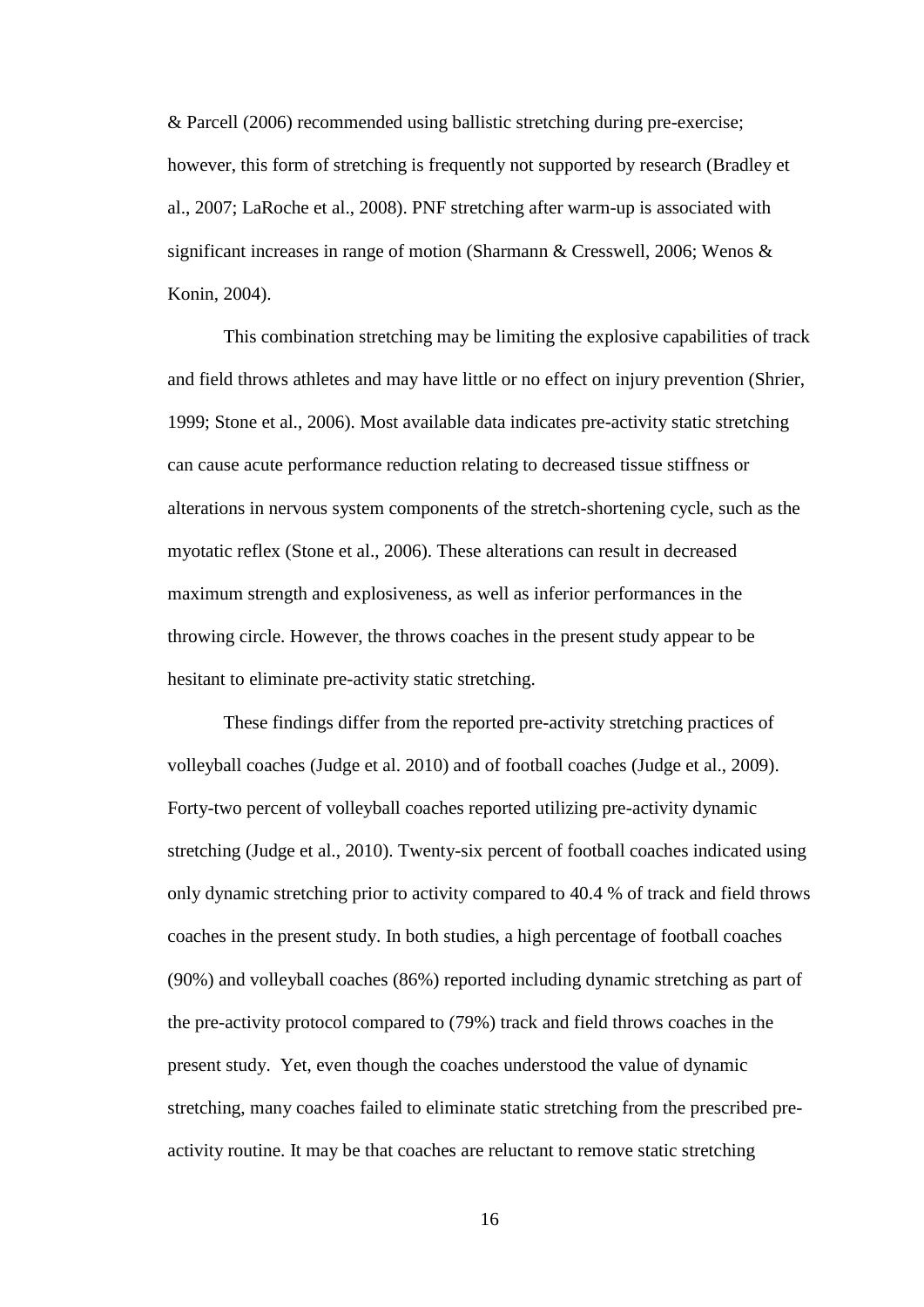because of dogmatic adherence to coaching practices passed on from previous generations. Also, the ratio of athletes to throwing circles/surfaces may result in a significant amount of downtime for the athletes between throws. Many athletes will look to fill this downtime by doing something they feel might better prepare them for their next throwing opportunity. In a competition setting, it is hypothesized that much static stretching performed by athletes is an attempt to distract their mind from focusing on certain aspects of the competition that might hinder their performance. Ironically, they use performance-hindering static stretches to distract their minds from the possibility of poor performance. Both of these situations can be combated by the coach educating the athletes about the detrimental effects of static stretching and by developing routines for athletes to follow in these situations that do not involve static stretching.

It is typically recommended that track and field throws athletes perform static stretching after exercise. Interestingly, 86.0% of track and field throws coaches in this study reported athletes did complete a post-activity stretching protocol. This is much higher than the 43.5% of football coaches who reported athletes do not complete any post-activity stretching protocol (Judge et al., 2009). Among those coaches who completed post-activity stretching, 52.2% of them reported static stretching as their primary method. This means that a little more than half of the coaches who implement post-activity stretching into their program are following research recommendations. But this number is much lower when compared to post-activity flexibility reported by volleyball coaches (71.4%) (Judge et al., 2010).

Ninety-seven of 135 coaches (71.3%) reported that athletes complete a postactivity cool down. It can only be speculated why the post-activity cool down and stretching are not completed on a more consistent basis. Perhaps, due to the NCAA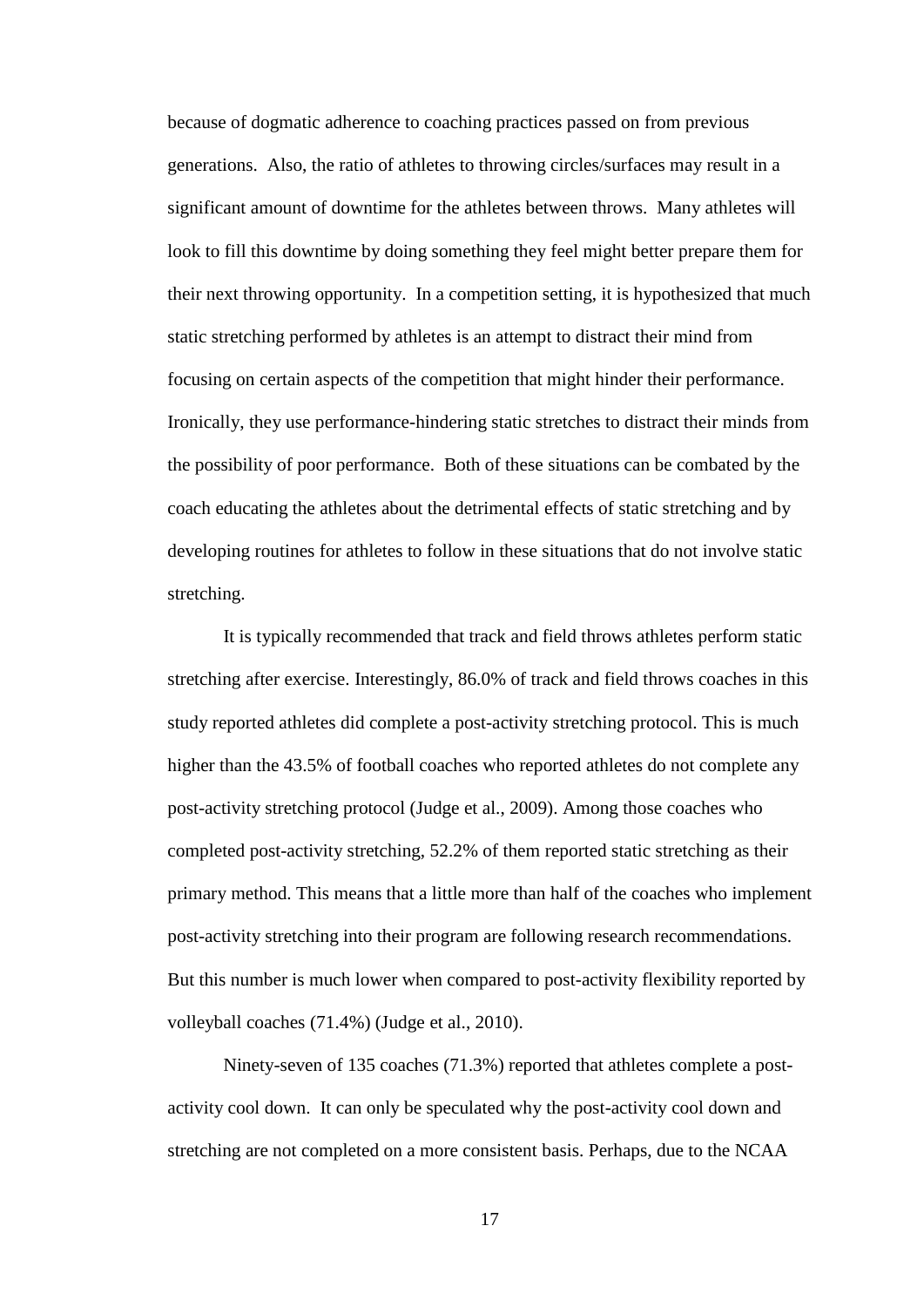(2010) 20 hour of countable athletic activities rule, there is a lack of practice time to perform this cool-down and stretching, and coaches are unable to make it a mandatory conclusion to daily practice. Venue scheduling and availability may also affect postactivity work as track and field throws coaches may have a small window of time to use the court. Student-athletes have to balance class, practice, study, and competition and may not have time to complete a full daily cool-down on their own in the locker room, training room, or another venue.

One of the most interesting findings of the present study is that 25.7 % of throws coaches reported not being certified. The lack of Division I track and field throws coaches with certifications could be attributed to the fact that many institutions often hire a former thrower to fill this specialized position and certification is often completed subsequent to their initial hire.

Another interesting finding is the similarities between Division I, Division II, and Division III programs in terms of the pre-activity stretching routines. It is concluded that track and field throws coaches are implementing flexibility practices into their programs; however, there seems to be little compliance with the proper protocols recommended in the literature. Perhaps fewer support staff and fewer certified professionals at the NCAA Division II and Division III level impact the likelihood of scientific-based stretching practices being incorporated into track and field throws programs.

# PRACTICAL APPLICATIONS

The results of this study suggest it is necessary for track and field throws coaches to re-evaluate their own practices, perhaps cross-checking them with the existing research. Although research supports dynamic warm-up/stretching over other forms of pre-activity protocols (Little & Williams, 2006; Stone et al., 2006), it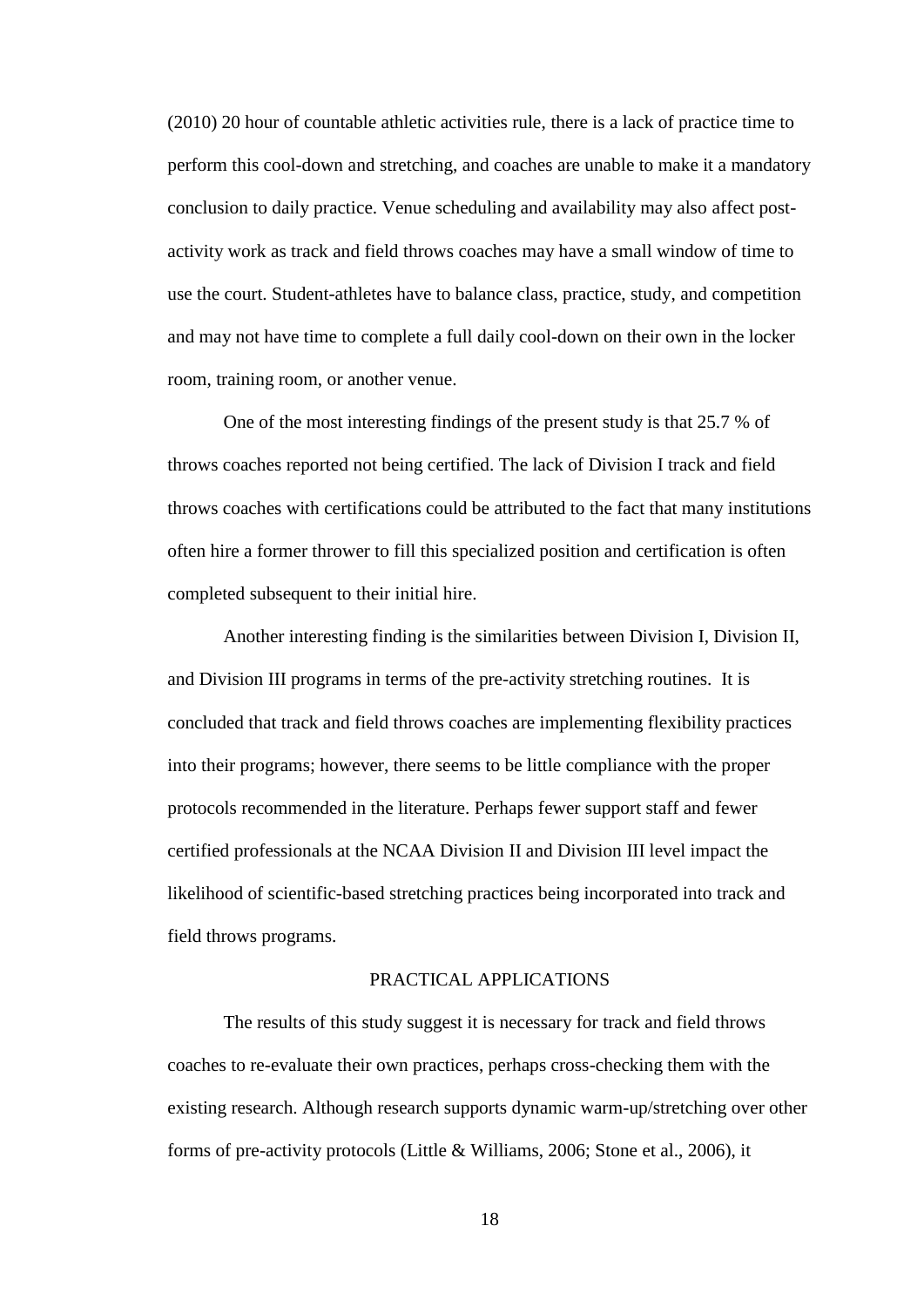appears that some track and field throws coaches are reluctant to completely discontinue traditional methods, such as pre-activity static stretching. This study suggests track and field throws coaches need to implement more scientifically appropriate flexibility practices within the context of their respective teams.

Track and field throws coaches at all levels could benefit from participating in certification programs, like the system offered by the National Strength and Conditioning Association, to learn current practices. As the knowledge base for warm-up and stretching strategies continues to evolve, track and field throws coaches should adapt their practices to ensure athletes are being properly prepared for training and competition. This can be accomplished by obtaining a commitment from coaches to understand and keep up-to-date with current research and also by obtaining a commitment from coach's education programs to teach literature and follow-up with coaches receiving certifications.

Coaches should try to gain knowledge from as many professional sources as possible, which can include consultation with a certified strength and conditioning coach or athletic trainer, and participation in a coach's certification program. Utilizing well designed training programs that follow research recommended pre-activity stretching protocols that can have a positive impact on an athlete's preparedness which contributes to peak performance. Adhering to these recommendations would allow track and field throws programs to implement more appropriate flexibility (warm-up/cool-down, and stretching) routines for maximal benefits towards their respective team.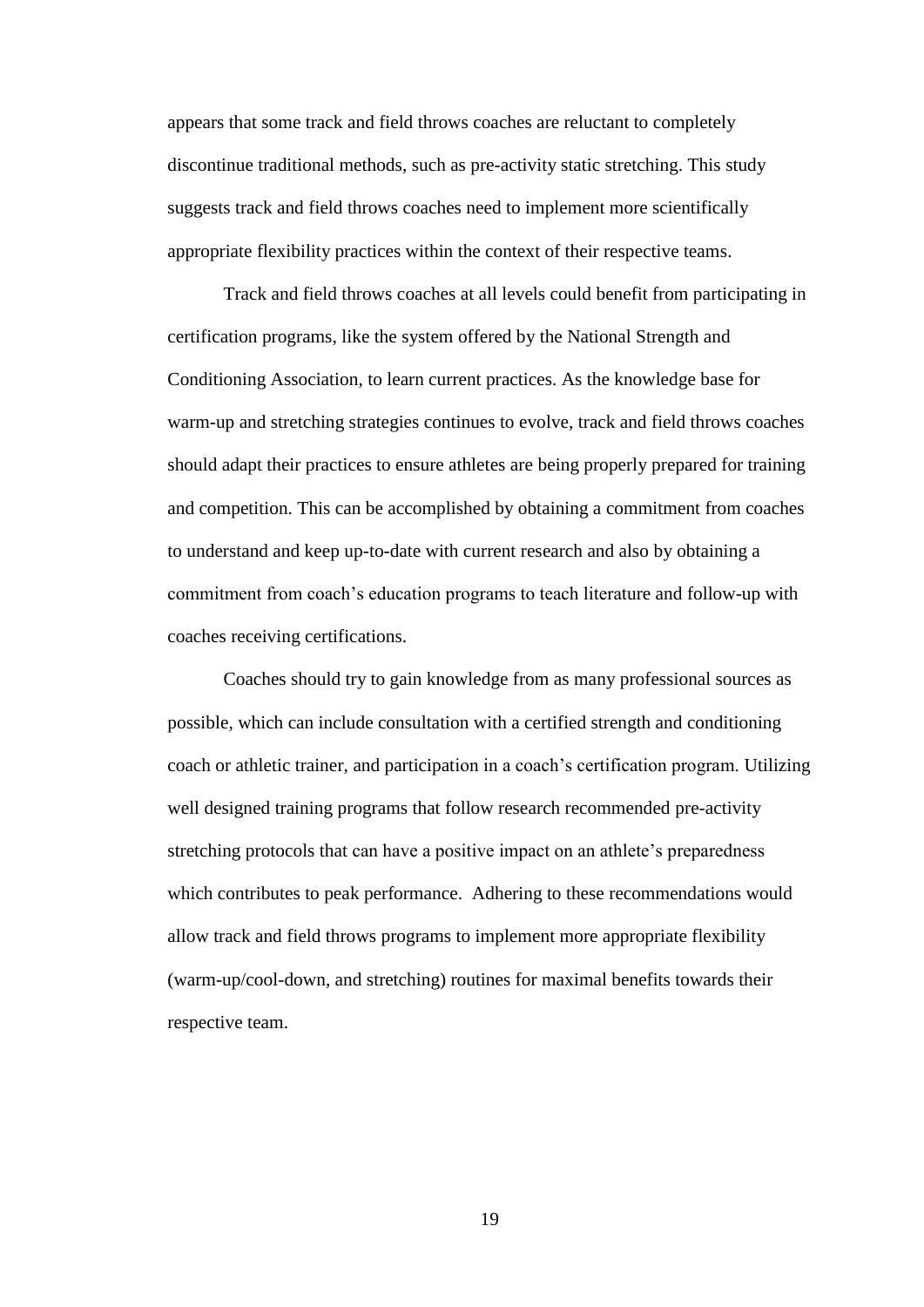#### **REFERENCES**

- Baechle, T., & Earle, R. W. (2008). *Essentials of strength training and conditioning*  $(3<sup>rd</sup>$  ed.). Champaign, Illinois: Human Kinetics.
- Behm, D. G., Button, D. C., & Butt J. C. (2001). Factors affecting force loss with prolonged stretching. *Canadian Journal of Applied Physiology, 26,* 262-272.
- Bishop, D. (2003a). Warm up I: Potential mechanisms and the effects of passive warm up on exercise performance. *Sports Medicine*, *33*(6), 439-454.
- Bishop, D. (2003b). Warm up II: Performance changes following active warm up and how to structure the warm up. *Sports Medicine*, *33*(7), 483-498.
- Bradley, P., Olsen, P., & Portas, M. (2007). The effect of static, ballistic, and proprioceptive neuromuscular facilitation stretching on vertical jump performance. *Journal of Strength & Conditioning Research, 21*(1), 223-226.
- Burkett, L., Phillips, W., & Ziuraitis, J. (2005). The best warm-up for the vertical jump in college-age athletic men. *Journal of Strength & Conditioning Research*, *19*(3), 673-676.
- Cè, E., Margonato, V., Casasco, M., & Veicsteinas, A. (2008). Effect of stretching on maximal anaerobic power: The roles of active and passive warm-ups. *Journal of Strength & Conditioning Research*, *22*(3), 794-800.
- Chiu, L. Z., Fry, A. C., Weiss, L. W., Schilling, B. K., Brown, L. E., & Smith S. L. (2003). Postactivation potentiation response in athletic and recreationally trained individuals. *Journal of Strength Conditioning Research, 17,* 671- 677.
- Church, J., Wiggins, M., Moode, F., & Crist, R. (2001). Effect of warm-up and flexibility treatments on vertical jump performance. *Journal of Strength & Conditioning Research*, *15*(3), 332-336.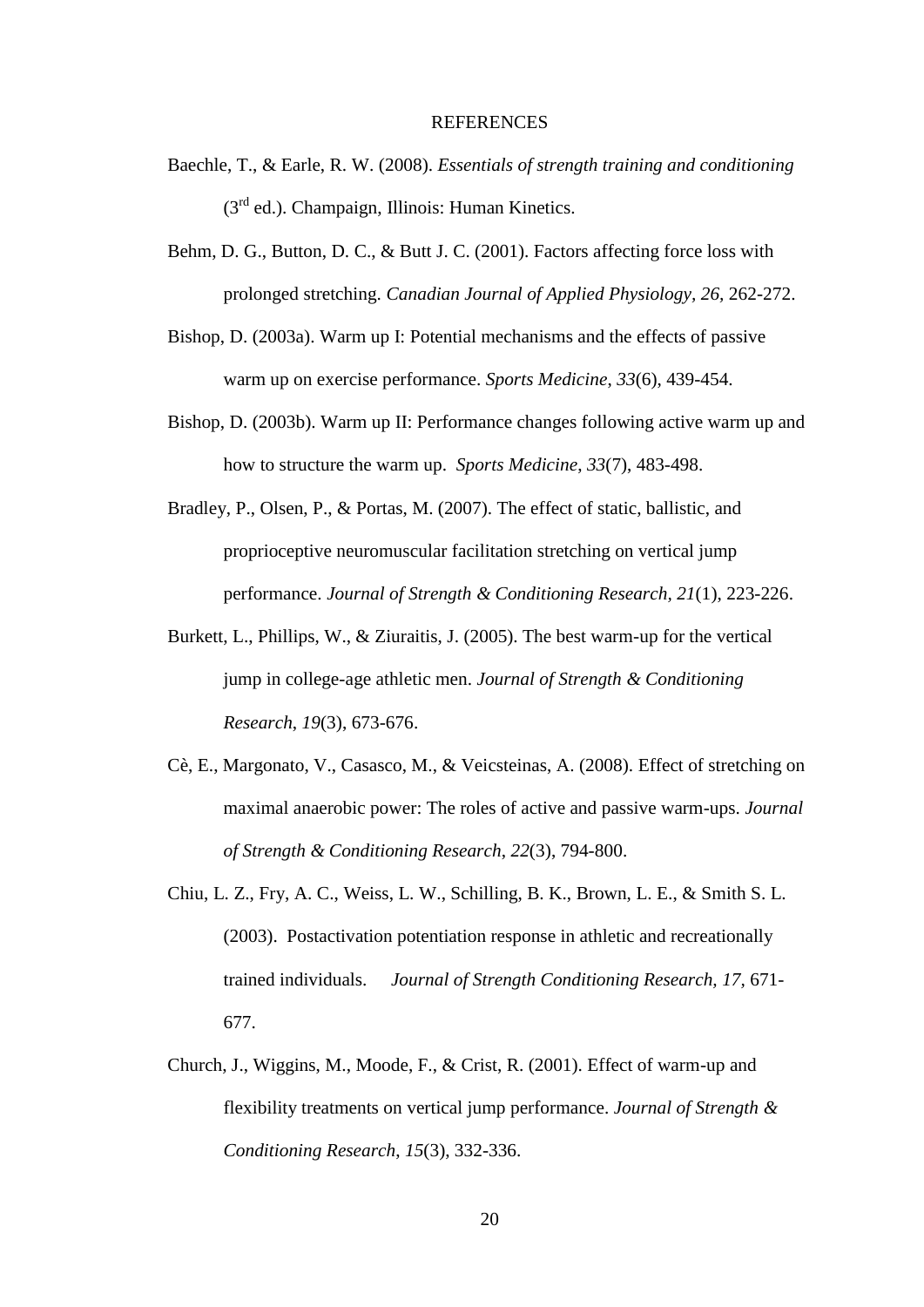- Cornwell, A., Nelson, A. G., Heise, G. D., & Sidaway, B. (2001). Acute effects of passive muscle stretching on vertical jump performance. *Journal of Human Movement Studies*, *33*(4), 307-324.
- Craig, B. W., & Judge, L. W. (2009). The basics of resistance training program design: Where do I start? *Strength & Conditioning*, *31*(6), 75-77.
- Cramer, J. T., Housh, T. J., Johnson, G. O., Miller, J. M., Coburn, J. W., & Beck, T. W. (2004). Acute effects of static stretching on peak torque in women. *Journal of Strength and Conditioning Research*, *18*(2), 236-241.
- Egan, A. D., Cramer, J. T., Massey, L. L., & Marek, S. M. (2006). Acute effects of static stretching on peak torque and mean power output in national collegiate athletic association division I women's track and field throws athletes. *Journal of Strength and Conditioning Research, 20*(4), 778-782.
- Evetovich, T. Nauman, N. J., Conley, D. S., & Todd, J. B. (2003). Effect of static stretching of the biceps brachii on torque, electromyography and mechanomyography during concentric isokinetic muscle action. *Journal of Strength and Conditioning Research, 17*(3), 484-488.
- Faigenbaum, A., & McFarland, J. (2007). Guidelines for implementing a dynamic warm-up for physical education. *JOPERD: The Journal of Physical Education, Recreation & Dance*, *78*(3), 25-28.
- Fowles, J., Sale, D., & MacDougall, J. (2000). Reduced strength after passive stretch of the human plantar flexors. *Journal of Applied Physiology*, *89*(3), 1179- 1188.
- Fredrick, G., & Szymanski, D. (2001). Baseball, Part I: Dynamic flexibility. *Strength & Conditioning Journal*, *23*(1), 21-30.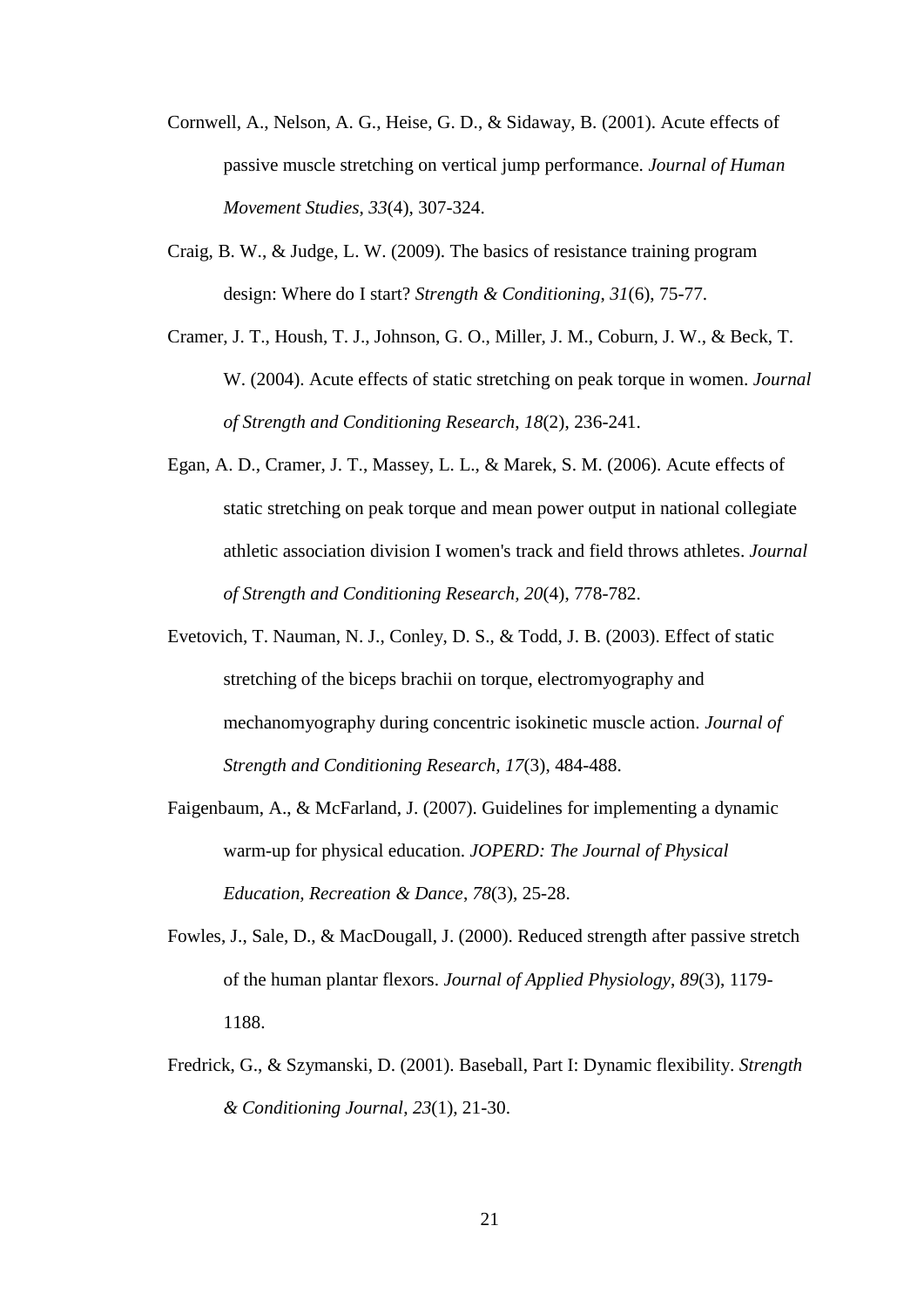Fry, A. C., McLellan, E., Weiss, L. W., & Rosato, E .D. (2003). The effects of static stretching on power and velocity during the bench press exercise. *Medicine, Science Sports, and Exercise, 35,* S264.

Fulks, D. L. (2005). *2002-03 NCAA revenues and expenses of Division III intercollegiate athletics programs report*. Retrieved from http://www.ncaapublications.com/Uploads/PDF/2002-

03\_d3\_revenues\_expensesb0969343-6cb3-462b-8866-be7d5c027052.pdf

- Hedrick, A. (1992). Physiological responses to warm-up. *National Strength & Conditioning Association Journal*, *14*(5), 25-27.
- Herda, T., Cramer, J., Ryan, E., McHugh, M., & Stout, J. (2008). Acute effects of static versus dynamic stretching on isometric peak torque, electromyography, and mechanomyography on the biceps femoris muscle. *Journal of Strength & Conditioning Research*, *22*(3), 809-817.
- Hough, P. A., Ross, E. Z., & Howatson, G. (2009). Effects of dynamic and static stretching on vertical jump performance and electromyographic activity. *Journal of Strength and Conditioning Research*, *23*, 507-512.
- Hunter, J. P., & Marshall, R. N. (1992). Effects of power and flexibility training on vertical jump technique. *Medicine, Science, Sports and Exercise, 34*, 478-486.
- Janot, J., Dalleck, L., & Reyment, C. (2007). Pre-exercise stretching and performance. *IDEA Fitness Journal*, *4*(2), 44-51.
- Judge, L. W., Craig, B., Baudendistal, & Bodey, K. J. (2009). An examination of the stretching practices of division I and III college football programs in the Midwestern United States. *Journal of Strength & Conditioning Research*, *23*(4), 1091-1096.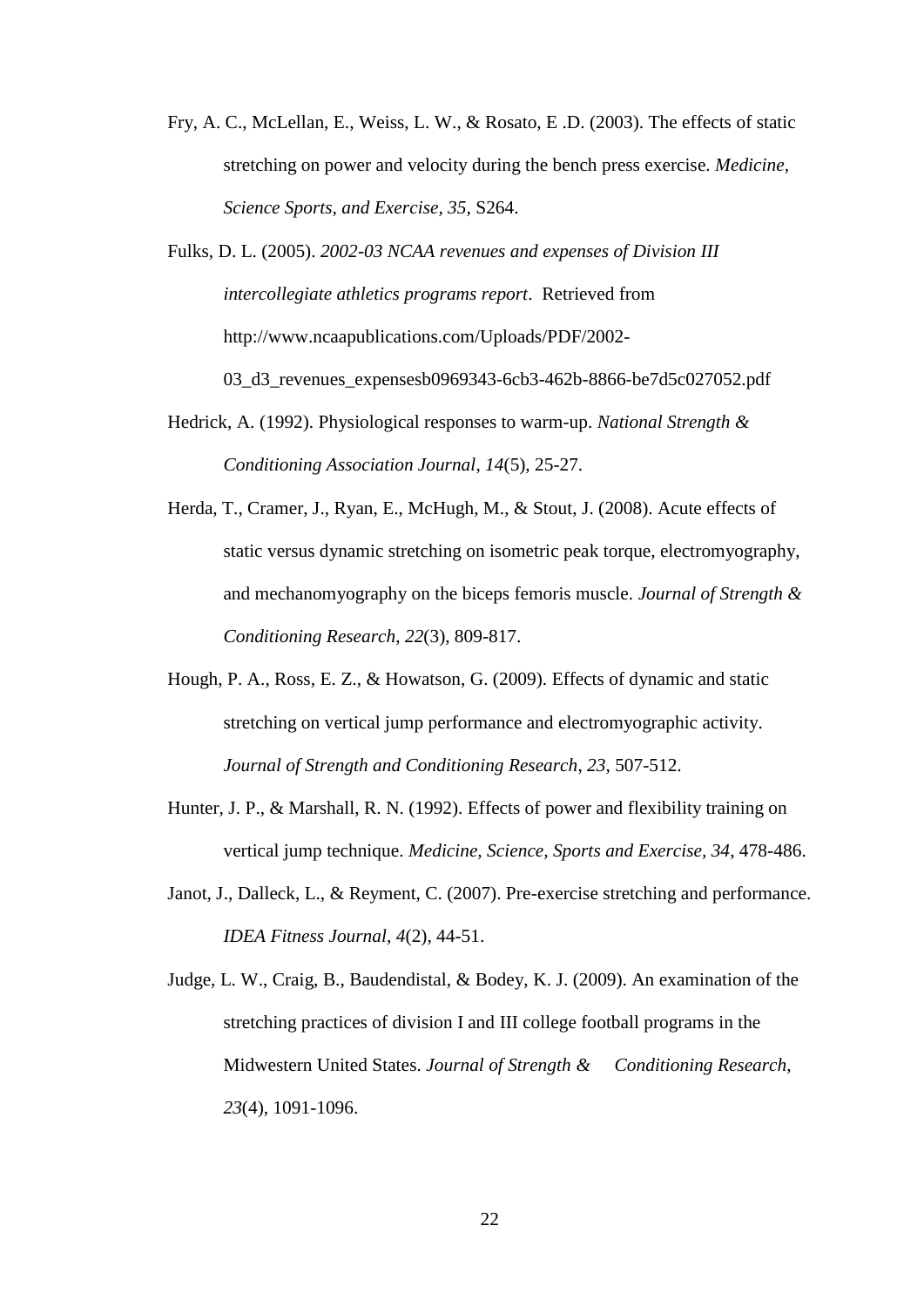- Judge, L. W., Bodey, K, Bellar, D., & Bottone, A. (2010). Pre-Activity and postactivity stretching perceptions and practices in NCAA Division I volleyball programs. *ICHPERD-SD Journal of Research*.
- Judge, L. W., Bellar, D., McAtee, G., & Judge, M. (2010). Predictors of personal best performance in the hammer throw for U.S. collegiate throwers. *International Journal of Performance Analysis in Sport, 10*(1), 54-65.
- Kerrigan, D. K., Xenopoulus-Oddson, A., Sullivan, M. J., Lelas, J. J., & Riley, P. O. (2003). Effect of hip flexor-stretching program on gait in the elderly. *Archives of Physical Medicine and Rehabilitation, 84,* 1-6.
- Kokkonen, J., Nelson, A., & Cornwell, A. (1998). Acute muscle stretching inhibits maximal strength performance. *Research Quarterly for Exercise & Sport*, *69*(4), 411-415.
- Kovacs, M. (2006). The argument against static stretching before sport and physical activity. *Athletic Therapy Today*, *11*(3), 6-8.
- LaRoche, D., Lussier, M., & Roy, S. (2008). Chronic stretching and voluntary muscle force. *Journal of Strength & Conditioning Research*, *22*(2), 589-596.
- Little, T., & Williams, A. (2006). Effects of differential stretching protocols during warm-up on high-speed motor capabilities in professional soccer athletes. *Journal of Strength & Conditioning Research*, *20*(1), 203-207.
- Mann, D., & Jones, M. (1999). Guidelines to the implementation of a dynamic stretching program. *Strength & Conditioning Journal*, *21*(6), 53-55.
- Mann, D., & Whedon, C. (2001). Functional stretching: Implementing a dynamic stretching program. *Athletic Therapy Today, 6*(3), 10-13.
- Marek, S., Cramer, J., Fincher, A., Massey, L., Dangelmaier, S., Purkayastha, S., … Culbertson, J. Y. (2005). Acute effects of static and proprioceptive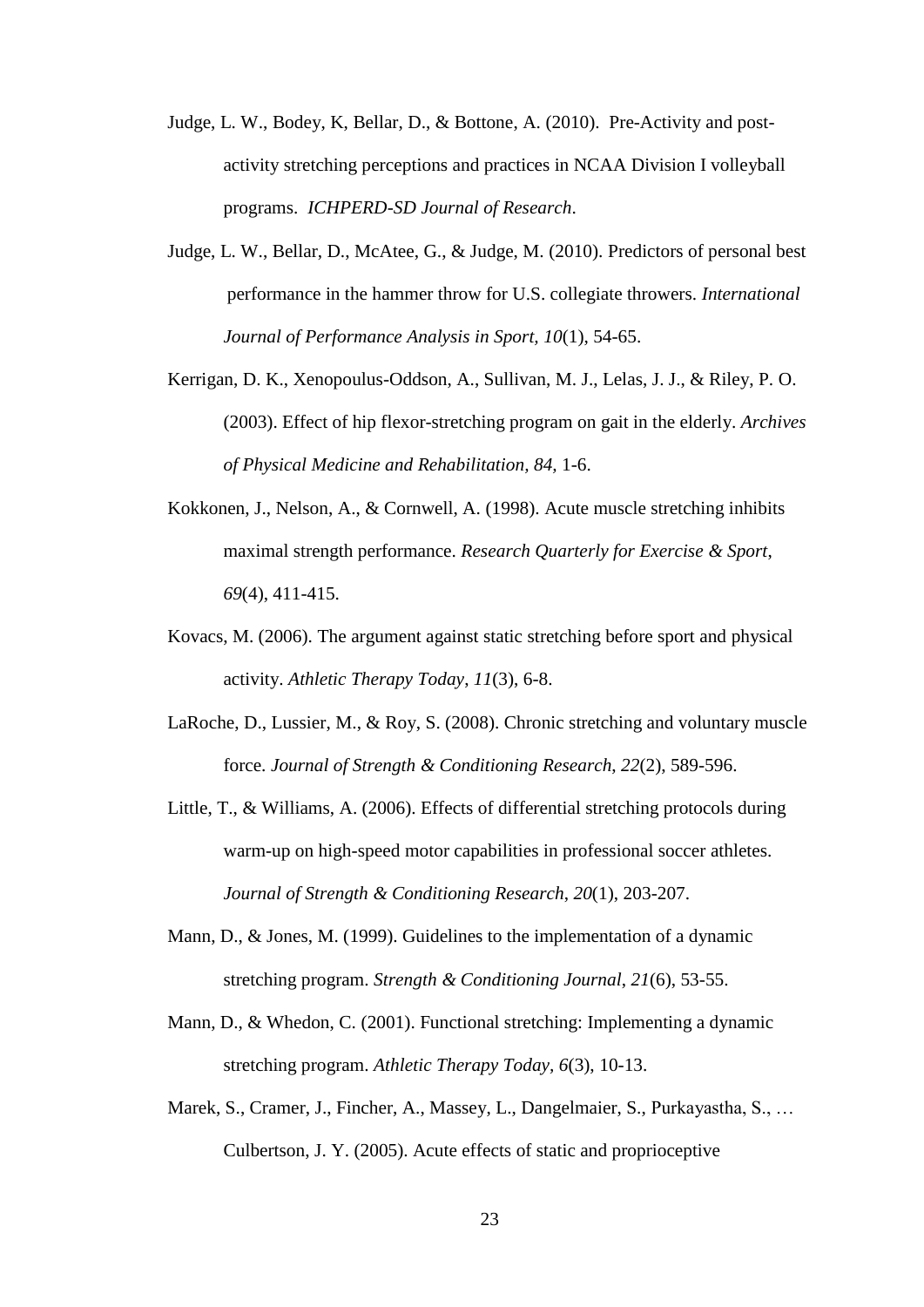neuromuscular facilitation stretching on muscle strength and power output. *Journal of Athletic Training*, *40*(2), 94-103.

- McMillian, D., Moore, J., Hatler, B., & Taylor, D. (2006). Dynamic vs. staticstretching warm-up: The effect on power and agility performance. *Journal of Strength & Conditioning Research*, *20*(3), 492-499.
- National Collegiate Athletic Association (NCAA). (2010). Cross country and track and field 2009 and 2010 rulebook. Retrieved from

<http://www.ncaapublications.com/productdownloads/TF10.pdf>

- National Strength and Conditioning Association (NSCA). (2009). *Certified strength and conditioning specialist program*. Retrieved from http://www.nscacc.org/cscs/about.html
- Nelson, R. T., & Bandy, W. D. (2008). An update on flexibility. *Strength and Conditioning Journal, 27*(1), 10-16.
- Nelson, A., Kokkonen, J., & Arnalll, D. (2005). Acute muscle stretching inhibits strength endurance performance. *Journal of Strength & Conditioning Research*, *19*(2), 338-343.
- Ninos, J. (1995). Guidelines for proper stretching. *Strength & Conditioning*, *17*(1), 44-46.
- Reis, V. M., & Ferreira, A. J. (2003). The validity of general and specific strength tests to predict the shot put performance—a pilot study. International Journal of Performance Analysis in Sport, *3*(2), 112-120.
- Robbins, J. W., & Scheuermann, B. W. (2008). Varying amounts of acute static stretching and its effect on vertical jump performance. *Journal of Strength and Conditioning Research*, *22*, 781-786.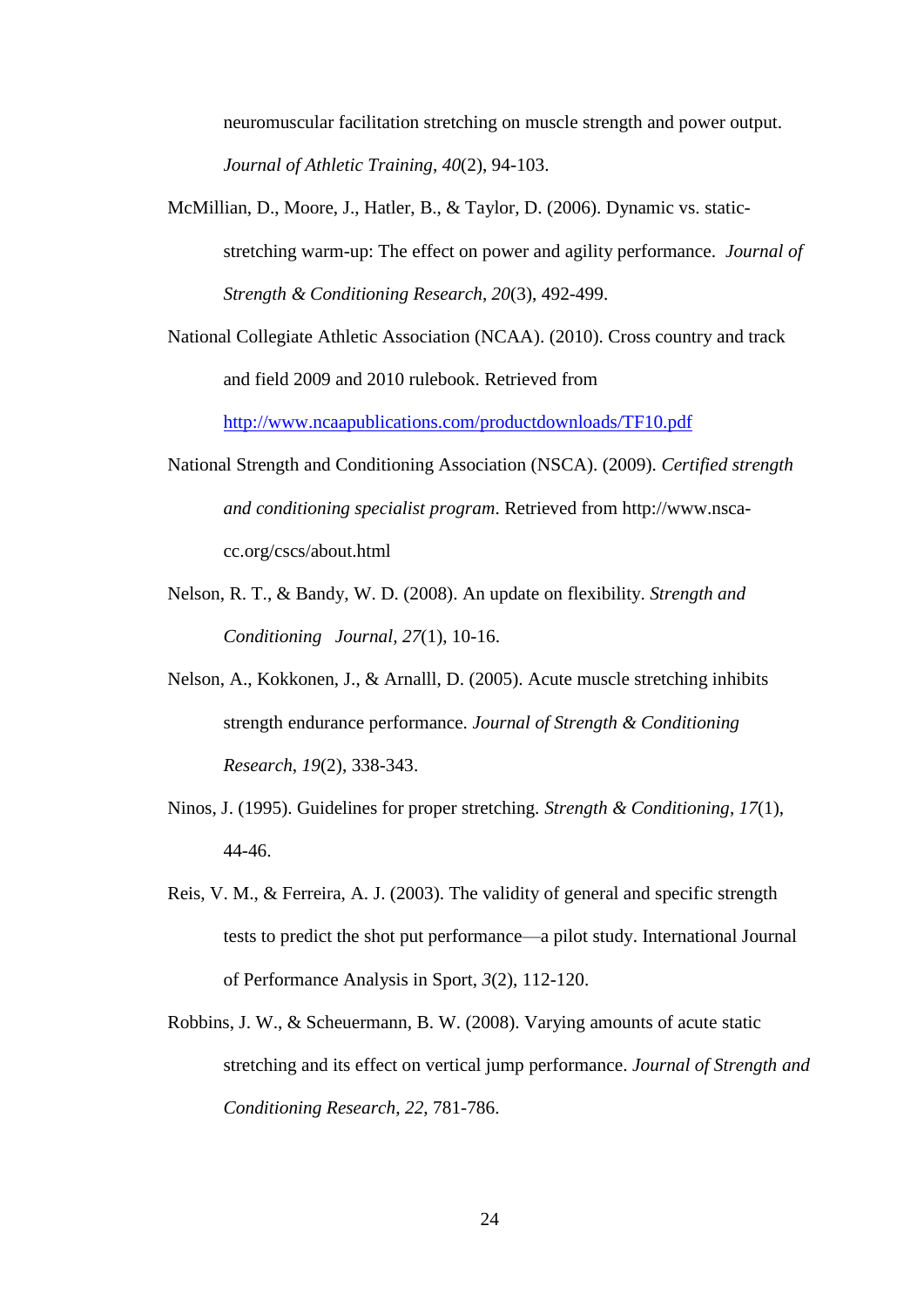- Sharman, M., & Cresswell, A. (2006). Proprioceptive neuromuscular facilitation stretching: Mechanisms and clinical implications. *Sports Medicine*, *36*(11), 929-939.
- Shellock, F., & Prentice, W. (1985). Warming-up and stretching for improved physical performance and prevention of sports-related injuries. *Sports Medicine*, *2*(4), 267-278.
- Shrier, I. (1999). Stretching before exercise does not reduce the risk of local muscle injury: A critical review of the clinical and basic science literature. *Clinical Journal of Sports Medicine*, *9*(4): 221-7.
- Siatras, T., Papadopoulos, G., Mameletzi, D., Gerodimos, V., & Kellis, S. (2003). Static and dynamic acute stretching effect on gymnasts' speed in vaulting. *Pediatric Exercise Science*, *15*, 383-391.
- Siatras, T. A., Mittas, V. P., Maneletzi, D. N., & Vamvakoudis, E. A. (2008). Peak torque production. *Journal of Strength and Conditioning Research, 22*(1), 40- 46.
- Smith, C. (1994). The warm-up procedure: To stretch or not to stretch, a brief review. *Journal of Orthopedic and Sports Physical Therapy*, *19*(1), 12-16.
- Stone, M., Ramsey, M., Kinser, A., O'Bryant, H., Ayers, C., & Sands, W. (2006). Stretching: Acute and chronic? The potential consequences. *Strength & Conditioning Journal*, *28*(6), 66-74.
- Swanson, J. R. (2008). A functional approach to warm-up and flexibility. *Strength and Conditioning Journal, 28*(1), 30-36.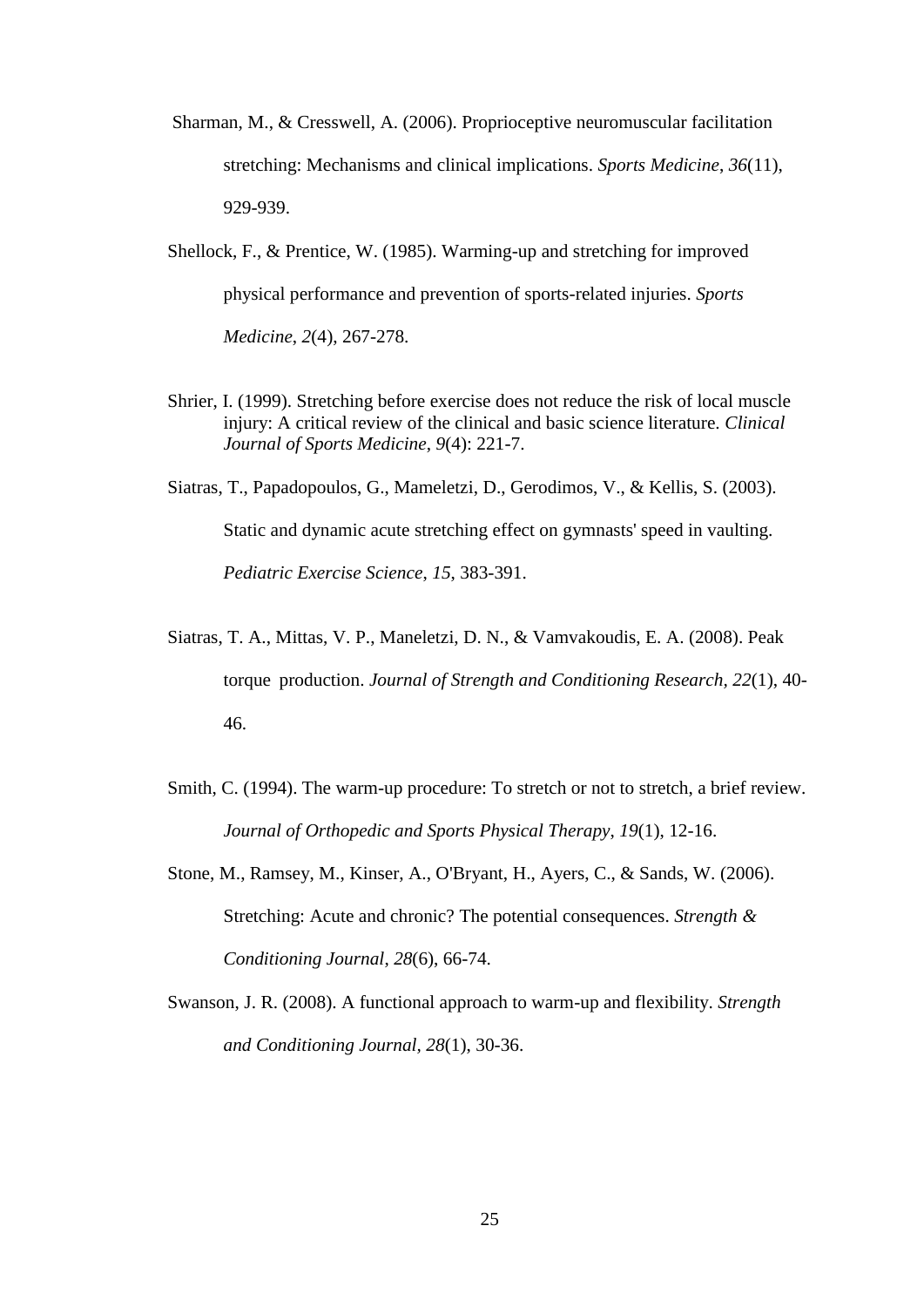- Torres, E., Kraemer, W., Vingren, J., Volek, J., Hatfield, D., Spiering, … Maresh, C. (2008). Effects of stretching on upper-body muscular performance. *Journal of Strength & Conditioning Research*, *22*(4), 1279-1285.
- Unick, J., Kieffer, H., Cheesman, W., & Feeney, A. (2005). The acute effects of static and ballistic stretching on vertical jump performance in trained women. *Journal of Strength & Conditioning Research*, *19*(1), 206-212.
- USA Track And Field (USATF). (2010). Coaching educations. Retrieved from http://usatf.org/Products---Services/Coaching-Education.aspx
- Wenos, D., & Konin, J. (2004). Controlled warm-up intensity enhances hip range of motion. *Journal of Strength & Conditioning Research*, *18*(3), 529-533.
- Winchester, J. B., Nelson, A. G., Landin, D., Young, M. A., & Schexnayder, I. C. (2008). Static stretching impairs sprint performance in collegiate track and field athletes. *Journal of Strength and Conditioning Research, 22*(1), 13-18.
- Woolstenhulme, M., Griffiths, C., Woolstenhulme, E., & Parcell, A. (2006). Ballistic stretching increases flexibility and acute vertical jump when combined with track and field throws activity. *Journal of Strength & Conditioning Research*, *20*(4), 799-803.
- Yamaguchi, T., & Ishii, K. (2005). Effects of static stretching for 30 seconds and dynamic stretching on leg extension power. *Journal of Strength & Conditioning Research*, *19*(3), 677-683.
- Yamaguchi, T., Ishii, K., Yamanaka, M., & Yasuda, K. (2006). Acute effect of static stretching on power output during concentric dynamic constant external resistance leg extensions. *Journal of Strength and Conditioning Research*, *20*, 804-810.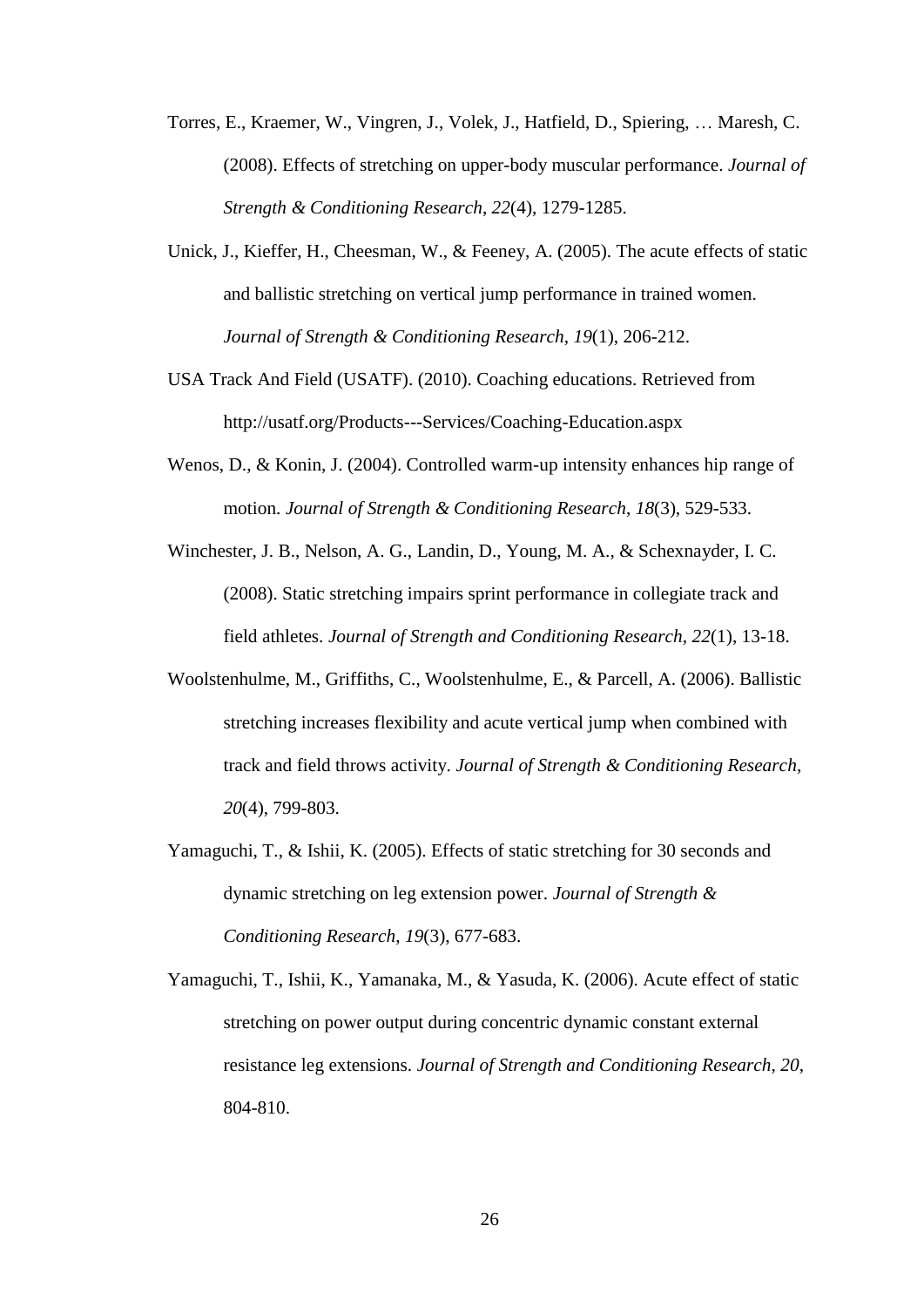Young, W. B., & Behm, D. G. (2002). Should static stretching be used during a warm-up for strength and power activities? *Strength and Conditioning Journal*, *24*(6), 33-37.

Young, W., & Elliott, S. (2001). Acute effects of static stretching, proprioceptive neuromuscular facilitation stretching, and maximum voluntary contractions on explosive force production and jumping performance. *Research Quarterly for Exercise & Sport*, *72*(3), 273-279.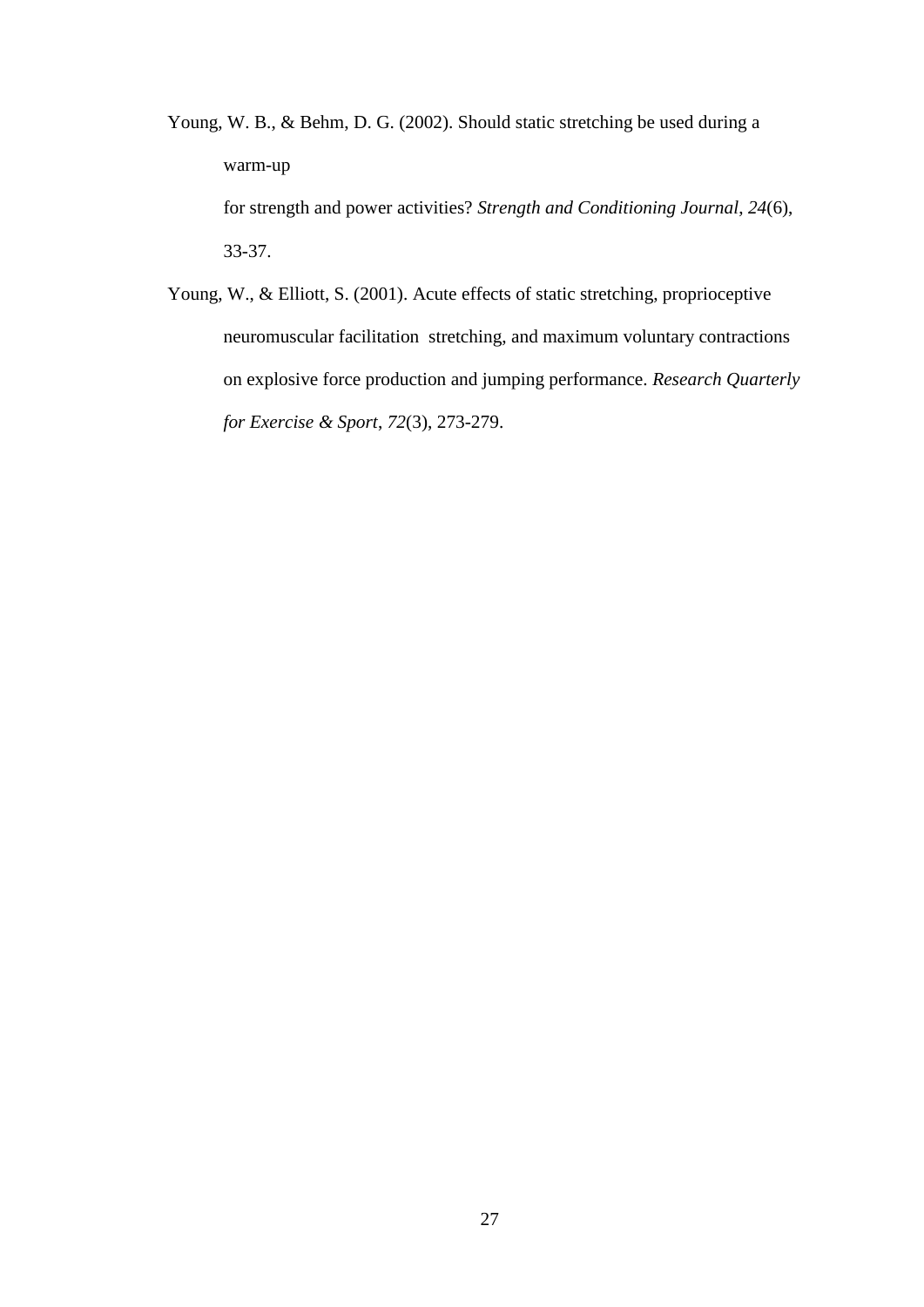# Table 1

# *Subject Characteristics*

| Variable                        |                | Mean or Percent                                      | SD   |
|---------------------------------|----------------|------------------------------------------------------|------|
|                                 |                |                                                      |      |
| Age                             |                | 38.6 yrs                                             | 11.2 |
| Years of<br>Coaching Experience |                | $12.6$ yrs                                           | 9.3  |
| Gender                          | male<br>female | $80.9\%$ (n=110)<br>$18.6\%$ (n=25)                  |      |
| <b>NCAA Div</b>                 | T<br>Н<br>Ш    | 42.6% $(n=58)$<br>$15.4\%$ (n=21)<br>$42.1\%$ (n=56) |      |

Table 1: Participant characteristics given in means with standard deviations or in percent of total with count.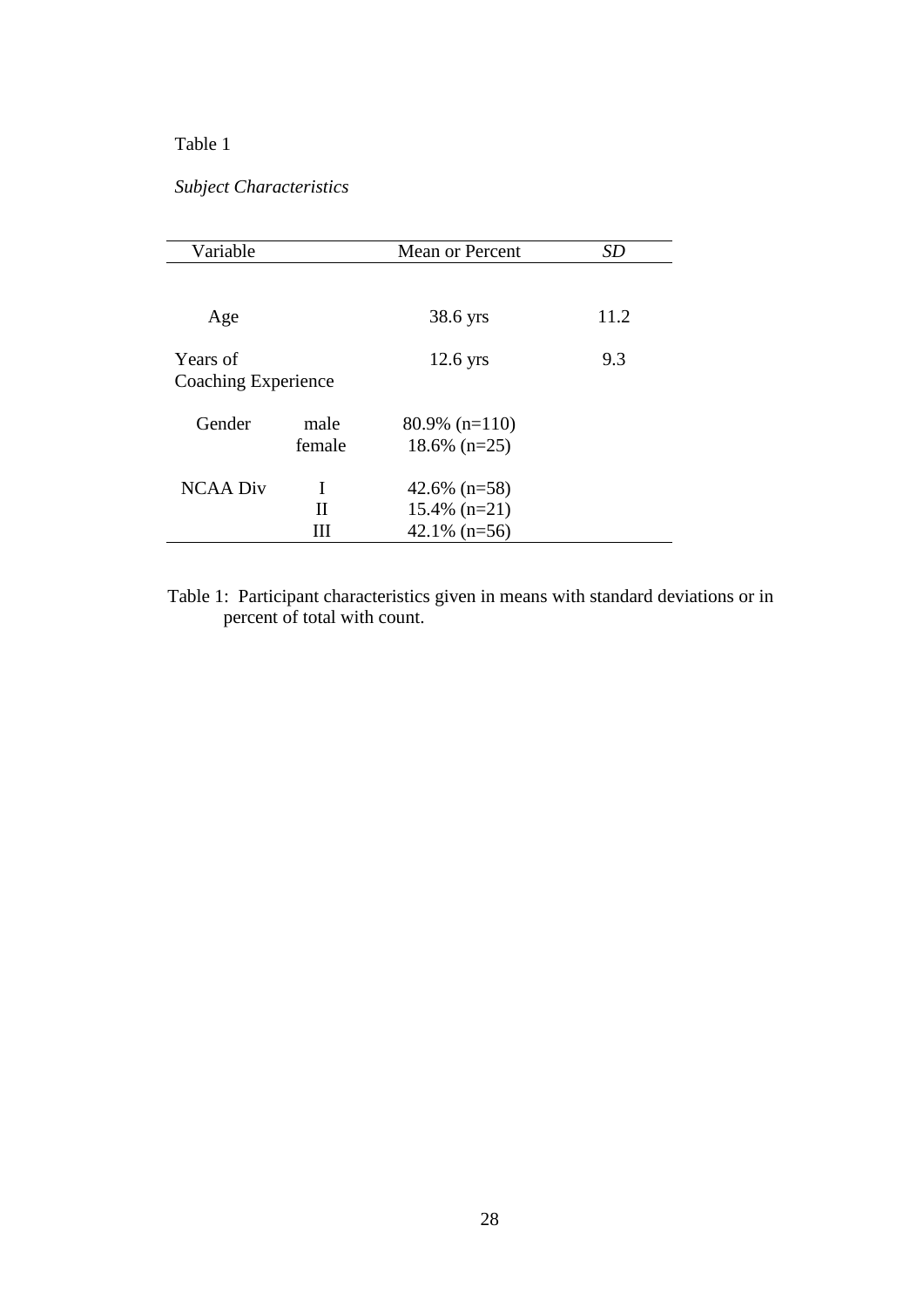

**Bar Chart** 

Figure 1: Significant differences for the level of USATF certification and the use of static stretching between throws.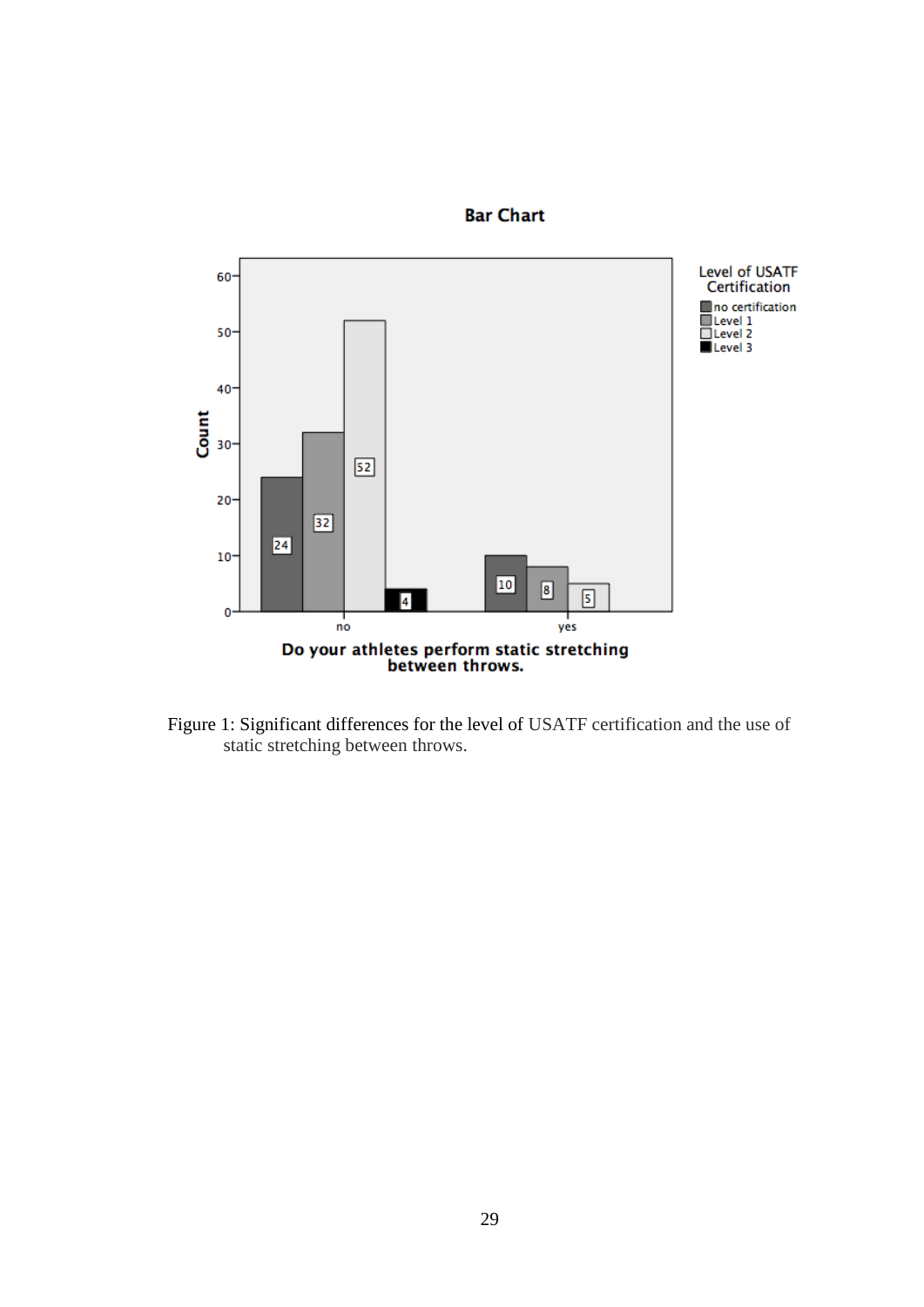

**Bar Chart** 

Figure 2: Significance differences for the level of USATF certification and requesting the athletic trainer (AT) to perform static stretching.